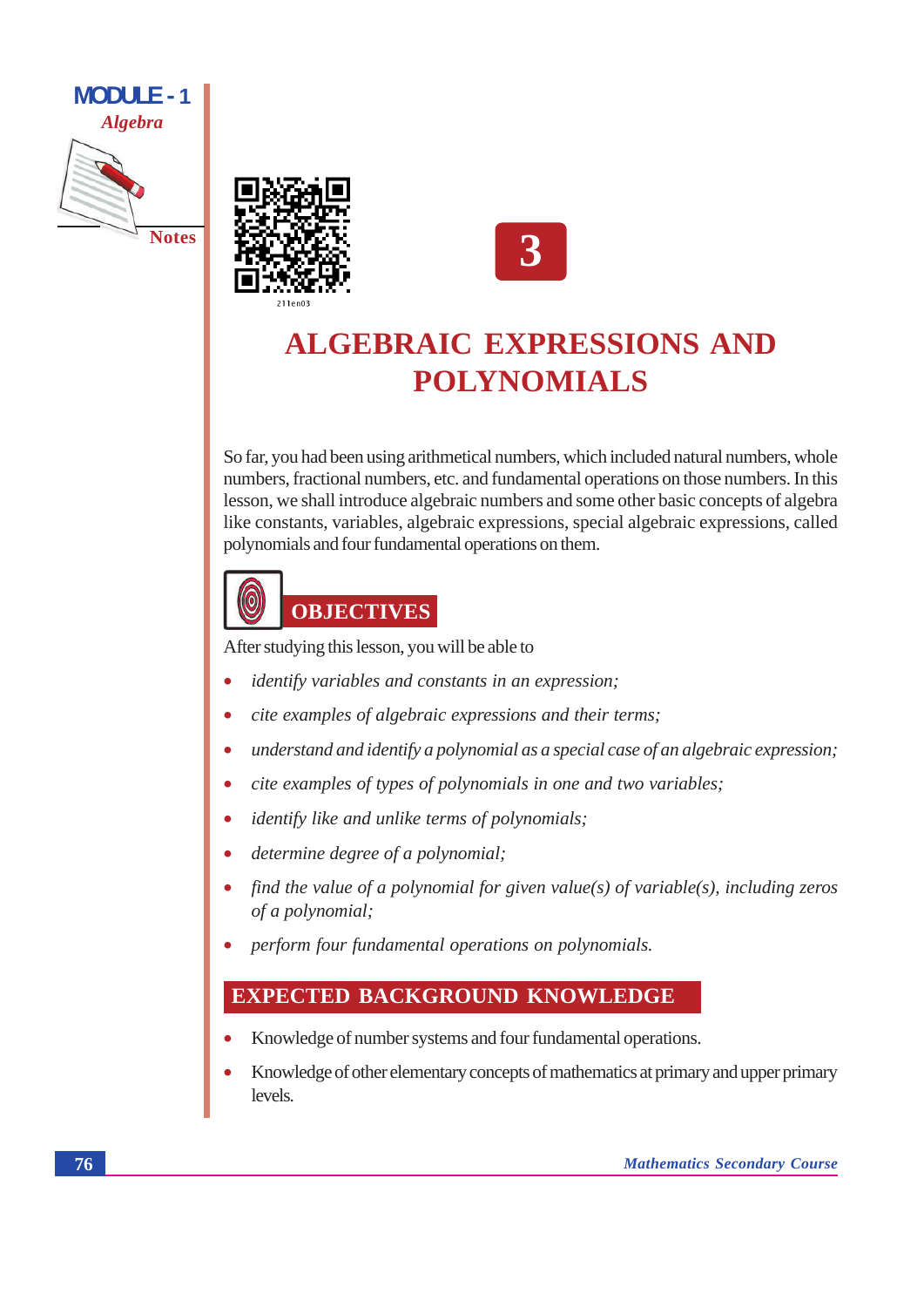#### **3.1 INTRODUCTION TO ALGEBRA**

You are already familiar with numbers 0, 1, 2, 3, ...,  $\frac{1}{2}$ ,  $\frac{3}{4}$ , ...  $\sqrt{2}$ , ... etc. and operations of

addition (+), subtraction (-), multiplication ( $\times$ ) and division ( $\div$ ) on these numbers. Sometimes, letters called literal numbers, are also used as symbols to represent numbers. Suppose we want to say "The cost of one book is twenty rupees".

In arithmetic, we write: The cost of one book =  $\bar{\mathfrak{F}}$  20

In algebra, we put it as: the cost of one book in rupees is x. Thus x stands for a number.

Similarly, a, b, c, x, y, z, etc, can stand for number of chairs, tables, monkeys, dogs, cows, trees, etc. The use of letters help us to think in more general terms.

Let us consider an example, you know that if the side of a square is 3 units, its perimeter is  $4 \times 3$  units. In algebra, we may express this as

 $p = 4$  s

where p stands for the number of units of perimeter and s those of a side of the square.

On comparing the language of arithmetic and the language of algebra we find that the language of algebra is

- (a) more precise than that of arithmetic.
- (b) more general than that of arithmetic.
- (c) easier to understand and makes solutions of problems easier.

A few more examples in comparative form would confirm our conclusions drawn above:

| <b>Verbal statement</b>                                            | <b>Algebraic statement</b>                                                           |
|--------------------------------------------------------------------|--------------------------------------------------------------------------------------|
| $(i)$ A number increased by 3 gives 8                              | $a + 3 = 8$                                                                          |
| (ii) A number increased by itself gives 12                         | $x + x = 12$ , written as $2x = 12$                                                  |
| (iii) Distance = speed $\times$ time                               | $d = s \times t$ , written as $d = st$                                               |
| (iv) A number, when multiplied by itself<br>and added to 5 gives 9 | $b \times b + 5 = 9$ , written as $b^2 + 5 = 9$                                      |
| (v) The product of two successive natural<br>numbers is 30         | $y \times (y + 1) = 30$ , wrtten as $y (y + 1) = 30$<br>where y is a natural number. |

Since literal numbers are used to represent numbers of arithmetic, symbols of operation +,  $\rightarrow$ ,  $\times$  and  $\div$  have the same meaning in algebra as in arithmetic. Multiplication symbols in algebra are often omitted. Thus for  $5 \times a$  we write 5a and for  $a \times b$  we write ab.

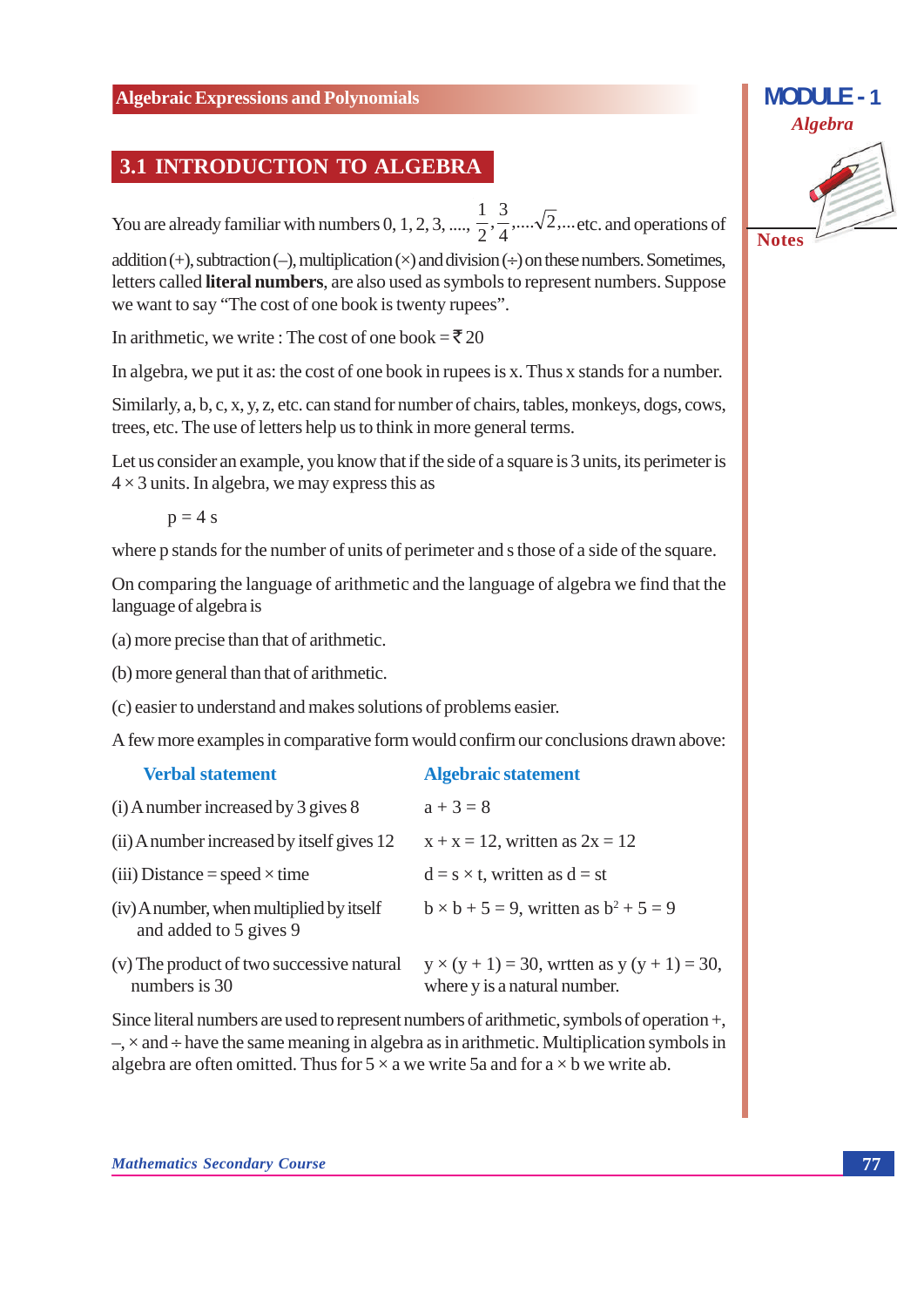

#### **3.2 VARIABLES AND CONSTANTS**

Consider the months — January, February, March, ...., December of the year 2009. If we represent 'the year 2009' by a and 'a month' by x we find that in this situation 'a' (year 2009) is a fixed entity whereas x can be any one of January, February, March, ...., December. Thus, x is not fixed. It varies. We say that in this case 'a' is a **constant** and 'x' is a variable.

Similarly, when we consider students of class X and represent class X by, say, b and a student by, say, y; we find that in this case b (class  $X$ ) is fixed and so b is a constant and y (a student) is a variable as it can be any one student of class X.

Let us consider another situation. If a student stays in a hostel, he will have to pay fixed room rent, say,  $\bar{\xi}$  1000. The cost of food, say  $\bar{\xi}$  100 per day, depends on the number of days he takes food there. In this case room rent is constant and the number of days, he takes food there, is variable.

Now think of the numbers.

$$
4, -14, \sqrt{2}, \frac{\sqrt{3}}{2}, -\frac{4}{15}, 3x, \frac{21}{8}y, \sqrt{2}z
$$

You know that 4, -14,  $\sqrt{2}$ ,  $\frac{\sqrt{3}}{2}$ , and  $-\frac{4}{15}$  are real numbers, each of which has a fixed

value while  $3x, \frac{21}{8}y$  and  $\sqrt{2}z$  contain unknown x, y and z respectively and therefore do

not have fixed values like 4, -14, etc. Their values depend on x, y and z respectively. Therefore, x, y and z are variables.

Thus, a variable is literal number which can have different values whereas a constant has a fixed value.

In algebra, we usually denote constants by a, b, c and variables x, y, z. However, the context will make it clear whether a literal number has denoted a constant or a variable.

#### 3.3 ALBEGRAIC EXPRESSIONS AND POLYNOMIALS

Expressions, involving arithmetical numbers, variables and symbols of operations are called

algebraic expressions. Thus,  $3 + 8$ ,  $8x + 4$ ,  $5y$ ,  $7x - 2y + 6$ ,  $\frac{1}{\sqrt{2}x}$ ,  $\frac{x}{\sqrt{y}-2}$ ,  $\frac{ax + by + cz}{x + y + z}$  are

all algebraic expressions. You may note that  $3 + 8$  is both an arithmetic as well as algebraic expression.

An algebraic expression is a combination of numbers, variables and arithmetical operations.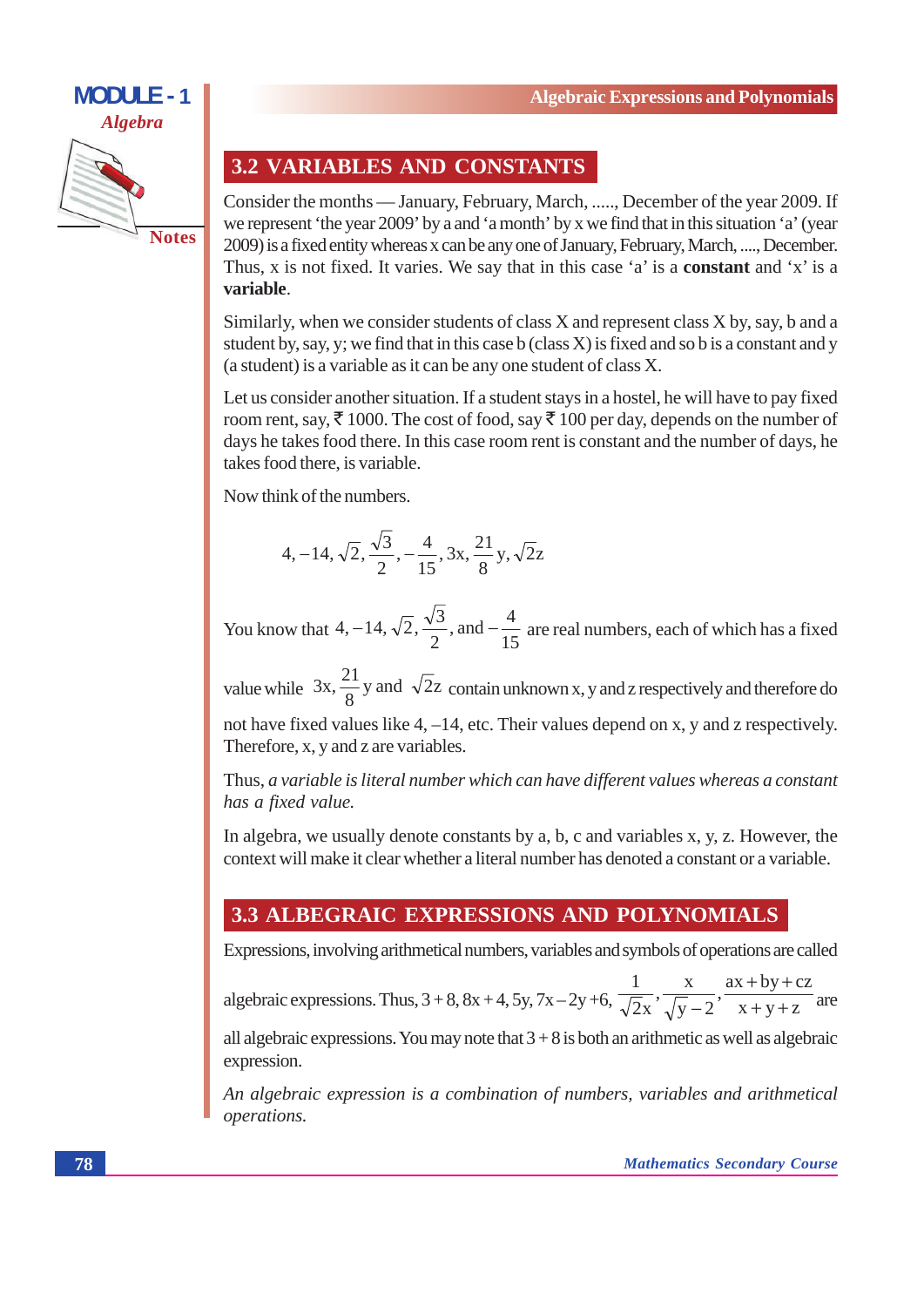One or more signs  $+$  or  $-$  separates an algebraic expression into several parts. Each part along with its sign is called a **term** of the expression. Often, the plus sign of the first term is omitted in writing an algebraic expression. For example, we write  $x - 5y + 4$  instead of writing +  $x - 5y + 4$ . Here  $x, -5y$  and 4 are the three terms of the expression.

In  $\frac{1}{3}$  xy,  $\frac{1}{3}$  is called the numerical coefficient of the term and also of xy. **coefficient** of x is

 $\frac{1}{2}$  y and that of y is  $\frac{1}{3}$ x. When the numerical coefficient of a term is +1 or -1, the '1' is usually omitted in writing. Thus, numerical coefficent of a term, say,  $x^2y$  is +1 and that of

 $-x^2y$  is  $-1$ .

An algebraic expression, in which variable(s) does (do) not occur in the denominator, exponents of variable(s) are whole numbers and numerical coefficients of various terms are real numbers, is called a polynomial.

In other words.

- (i) No term of a polynomial has a variable in the denominator;
- (ii) In each term of a polynomial, the exponents of the variable(s) are non-negative integers; and
- (iii) Numerical coefficient of each term is a real number.

Thus, for example, 5, 3x -y,  $\frac{1}{3}$  a - b+  $\frac{7}{2}$  and  $\frac{1}{4}$ x<sup>3</sup> - 2y<sup>2</sup> + xy - 8 are all polynomials

whereas  $x^3 - \frac{1}{x}, \sqrt{x + y}$  and  $x^{\frac{2}{3}} + 5$  are not polynomials.

 $x^2 + 8$  is a polynomial in one variable x and  $2x^2 + y^3$  is a polynomial in two variables x and y. In this lesson, we shall restrict our discussion of polynomials including two variables only.

General form of a polynomial in one variable x is:

 $a_0 + a_1x + a_2x^2 + \dots + a_nx^n$ 

where coefficients  $a_0$ ,  $a_1$ ,  $a_2$ , ....a, are real numbers, x is a variable and n is a whole number.  $a_0$ ,  $a_1x$ ,  $a_2x^2$ , ...,  $a_nx^n$  are  $(n + 1)$  terms of the polynomial.

An algebraic expression or a polynomial, consisting of only one term, is called a **monomial**.

Thus,  $-2$ , 3y,  $-5x^2$ , xy,  $\frac{1}{2}x^2y^3$  are all monomials.

An algebraic expression or a polynomial, consisting of only two terms, is called a **binomial**. Thus,  $5 + x$ ,  $y^2 - 8x$ ,  $x^3 - 1$  are all bionomials.

# **Algebra Notes**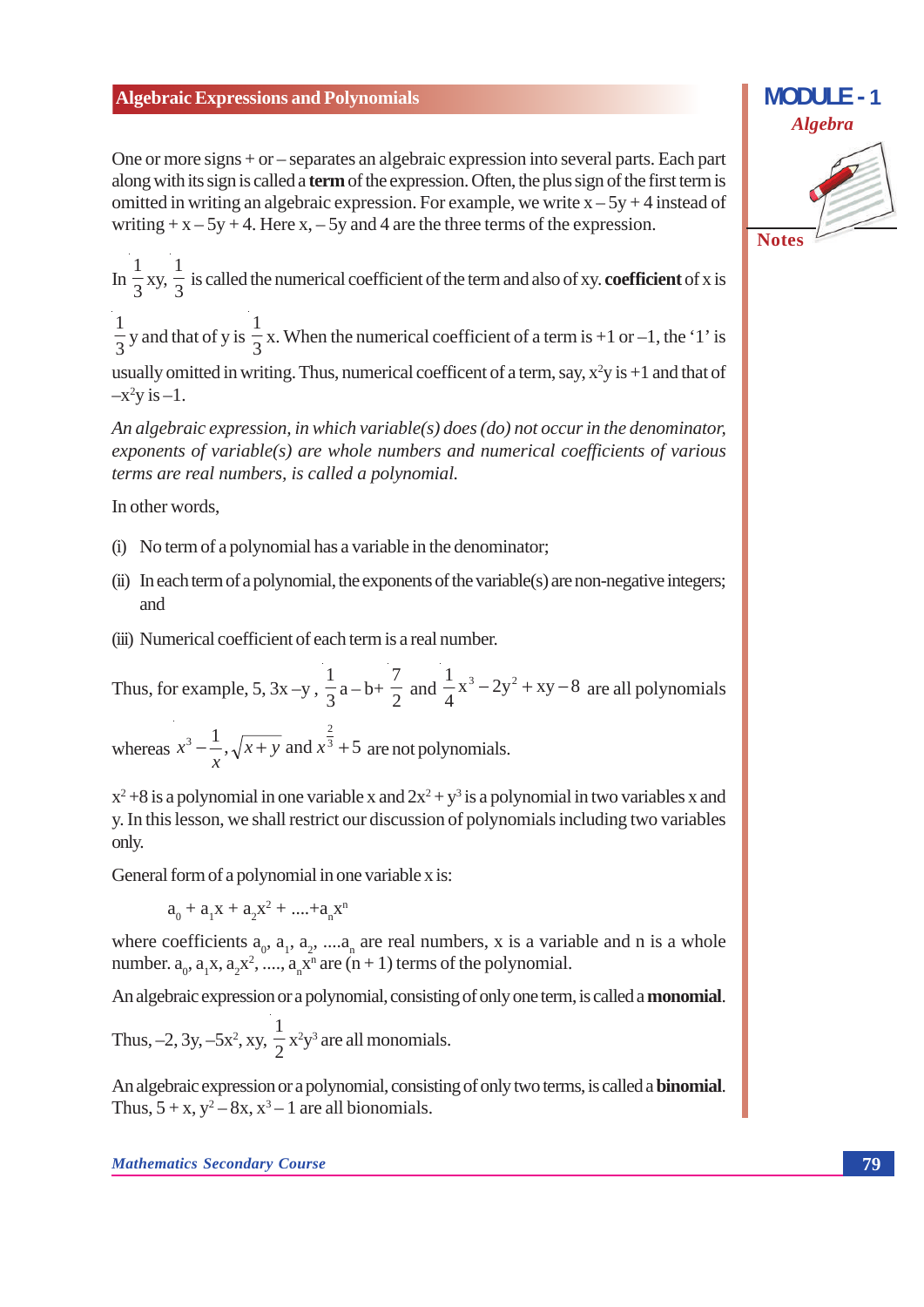# **MODULE - 1 Algebra**

**Notes** 

An algebraic expression or a polynomial, consisting of only three terms, is called a **trinomial**. Thus  $x + y + 1$ ,  $x^2 + 3x + 2$ ,  $x^2 + 2xy + y^2$  are all trinomials.

The terms of a polynomial, having the same variable(s) and the same exponents of the variable $(s)$ , are called like terms.

For example, in the expression

 $3xy + 9x + 8xy - 7x + 2x^2$ 

the terms 3xy and 8 xy are like terms; also 9x and  $-7x$  are like terms whereas 9x and  $2x^2$ are not like terms. Terms that are not like, are called **unlike terms**. In the above expression  $3xy$  and  $-7x$  are also unlike terms.

Note that arithmetical numbers are like terms. For example, in the polynomials  $x^2 + 2x + 3$  and  $x^3 - 5$ , the terms 3 and -5 are regrded as like terms since  $3 = 3x^0$  and  $-5 = -5x^{0}$ .

The terms of the expression

 $2x^2 - 3xy + 9y^2 - 7y + 8$ 

are all unlike, i.e., there are no two like terms in this expression.

**Example 3.1:** Write the variables and constants in  $2x^2y + 5$ .

**Solution:** Variables: x and y

Constants: 2 and 5

**Example 3.2:** In  $8x^2y^3$ , write the coefficient of

(i) 
$$
x^2y^3
$$
 (ii)  $x^2$  (iii)  $y^3$   
\n**Solution:**  
\n(i)  $8x^2y^3 = 8 \times (x^2y^3)$   
\n $\therefore$  Coefficient of  $x^2y^3$  is 8  
\n(ii)  $8x^2y^3 = 8y^3 \times (x^2)$   
\n $\therefore$  Coefficient of  $x^2$  is  $8y^3$ .  
\n(iii)  $8x^2y^3 = 8x^2 \times (y^3)$   
\n $\therefore$  Coefficient of  $y^3$  is  $8x^2$ .

**Example 3.3:** Write the terms of expression

$$
3x^2y - \frac{5}{2}x - \frac{1}{3}y + 2
$$

**Solution:** The terms of the given expression are

$$
3x^2y, -\frac{5}{2}x, -\frac{1}{3}y, 2
$$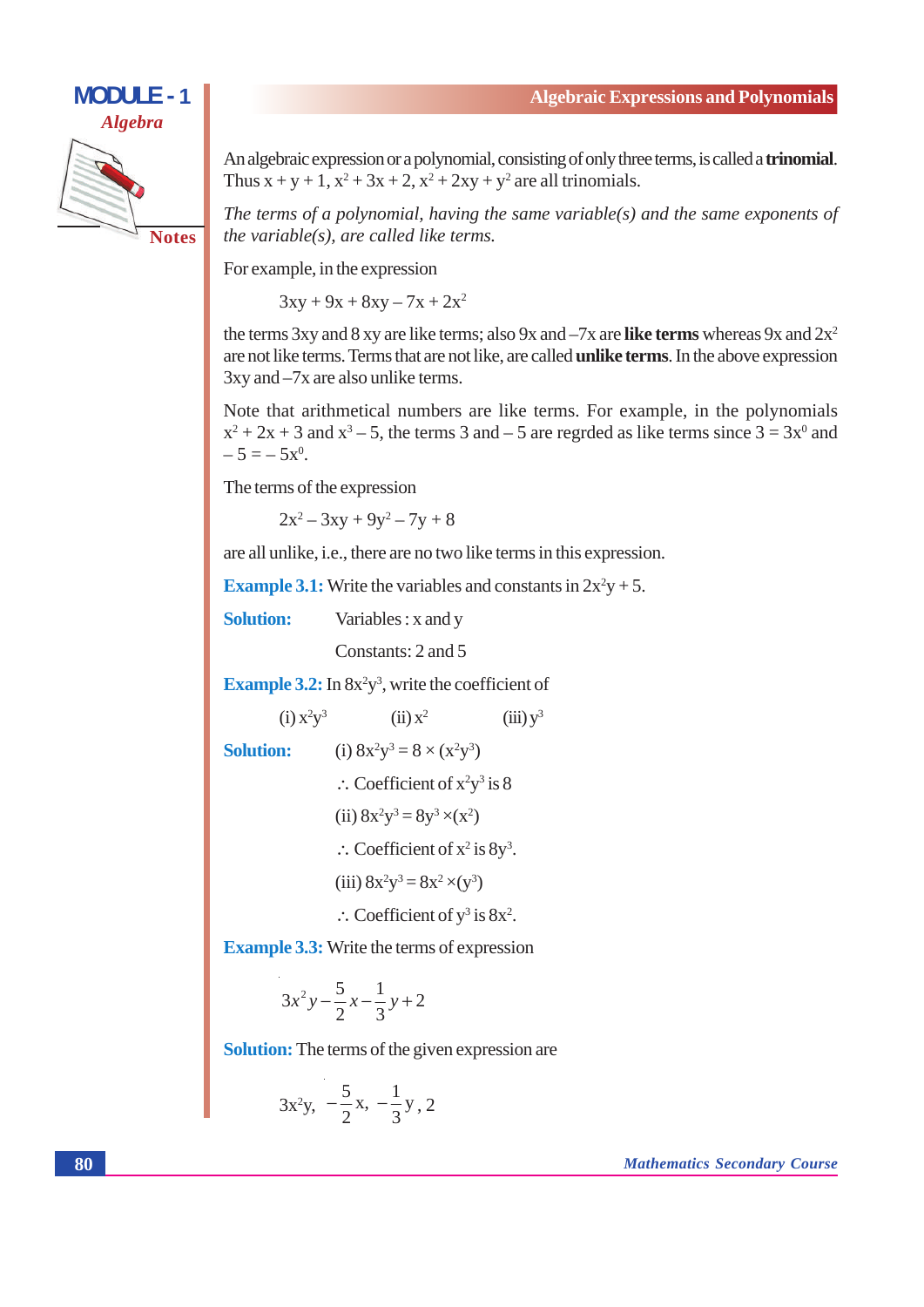**Example 3.4:** Which of the following algebraic expressions are polynomials?

(i) 
$$
\frac{1}{2} + x^3 - 2x^2 + \sqrt{6}x
$$
  
\n(ii)  $x + \frac{1}{x}$   
\n(iii)  $2x^2 + 3x - 5\sqrt{x} + 6$   
\n(iv)  $5 - x - x^2 - x^3$ 

**Solution:** (i) and (iv) are polynomials.

In (ii), second term is  $\frac{1}{x} = x^{-1}$ . Since second term contains negative exponent of the variable, the expression is not a polynomial.

In (iii), third term is  $-5\sqrt{x} = -5x^{\frac{1}{2}}$ . Since third term contains fractional exponent of the variable, the expression is not a polynomial.

**Example 3.5:** Write like terms, if any, in each of the following expressions:

(i) 
$$
x + y + 2
$$
 \t\t\t (ii)  $x^2 - 2y - \frac{1}{2}x^2 + \sqrt{3}y - 8$ 

(iii) 
$$
1 - 2xy + 2x^2y - 2xy^2 + 5x^2y^2
$$
 (iv)  $\frac{2}{\sqrt{3}}y - \frac{1}{3}z + \frac{\sqrt{5}}{3}y + \frac{1}{3}$ 

**Solution:** (i) There are no like terms in the expression.

(ii) 
$$
x^2
$$
 and  $-\frac{1}{2}x^2$  are like terms, also  $-2y$  and  $\sqrt{3}y$  are like terms

(iii) There are no like terms in the expression.

(iv) 
$$
\frac{2}{\sqrt{3}}
$$
 y and  $\frac{\sqrt{5}}{3}$  y are like terms



1. Write the variables and constants in each of the following:

(i) 
$$
1 + y
$$
  
\n(ii)  $\frac{2}{3}x + \frac{1}{3}y + 7$   
\n(iii)  $\frac{4}{5}x^2y^3$   
\n(iv)  $\frac{2}{5}xy^5 + \frac{1}{2}$   
\n(v)  $2x^2 + y^2 - 8$   
\n(vi)  $x + \frac{1}{x}$ 

**Mathematics Secondary Course** 

$$
Algebra
$$
\nNotes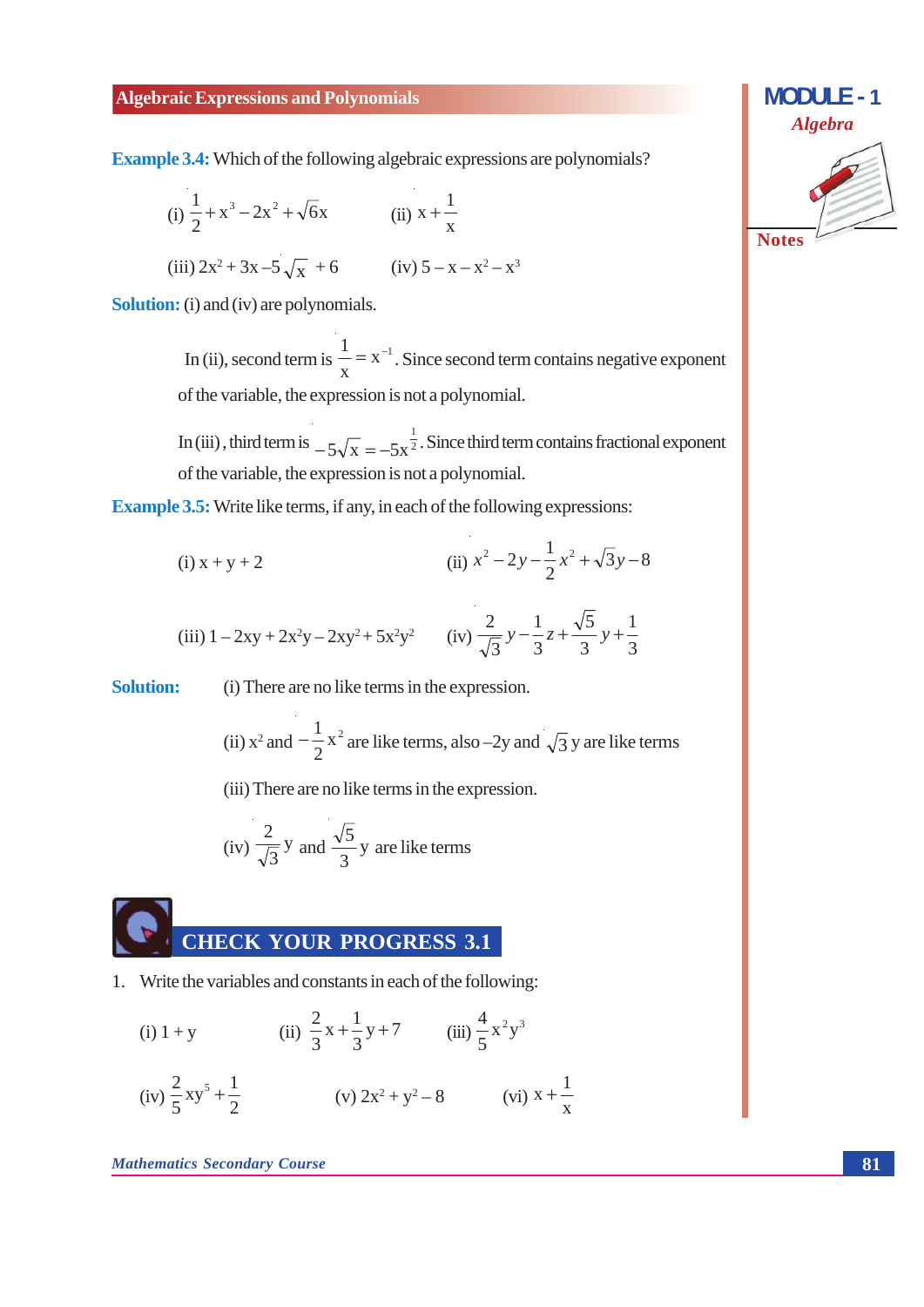**MODULE - 1 Algebraic Expressions and Polynomials Algebra** 2. In  $2x^2y$ , write the coefficient of  $(i)$   $x^2y$  $(ii) x<sup>2</sup>$  $(iii)$  y 3. Using variables and operation symbols, express each of the following verbal statements **Notes** as algebraic statements: (i) three less than a number equals fifteen. (ii) A number increased by five gives twenty-two. 4. Write the terms of each of the following expressions: (ii)  $a + b + c + 2$  (iii)  $x^2y - 2xy^2 - \frac{1}{2}$  $(i)$  2 + abc  $(iv) \frac{1}{8}x^3y^2$ 

5. Identify like terms, if any, in each of the following expressions:

(i) 
$$
-xy^2 + x^2y + y^2 + \frac{1}{3}y^2x
$$
 (ii)  $6a + 6b - 3ab + \frac{1}{4}a^2b + ab$   
(iii)  $ax^2 + by^2 + 2c - a^2x - b^2y - \frac{1}{3}c^2$ 

6. Which of the following algebraic expressions are polynomials?

(i) 
$$
\frac{1}{3}x^3 + 1
$$
 (ii)  $5^2 - y^2 - 2$  (iii)  $4x^{-3} + 3y$   
(iv)  $5\sqrt{x+y} + 6$  (v)  $3x^2 - \sqrt{2}y^2$  (vi)  $y^2 - \frac{1}{y^2} + 4y$ 

7. Identify each of the following as a monomial, binomial or a trinomial:

(i) 
$$
x^3 + 3
$$
 (ii)  $\frac{1}{3}x^3y^3$  (iii)  $2y^2 + 3yz + z^2$   
(iv)  $5 - xy - 3x^2y^2$  (v)  $7 - 4x^2y^2$  (vi)  $-8x^3y^3$ 

#### **3.4 DEGREE OF A POLYNOMIAL**

The sum of the exponents of the variables in a term is called the **degree** of that term. For example, the degree of  $\frac{1}{2}x^2y$  is 3 since the sum of the exponents of x and y is 2 + 1, i.e., 3. Similarly, the degree of the term  $2x^5$  is 5. The degree of a non-zero constant, say, 3 is 0 since it can be written as  $3 = 3 \times 1 = 3 \times x^0$ , as  $x^0 = 1$ .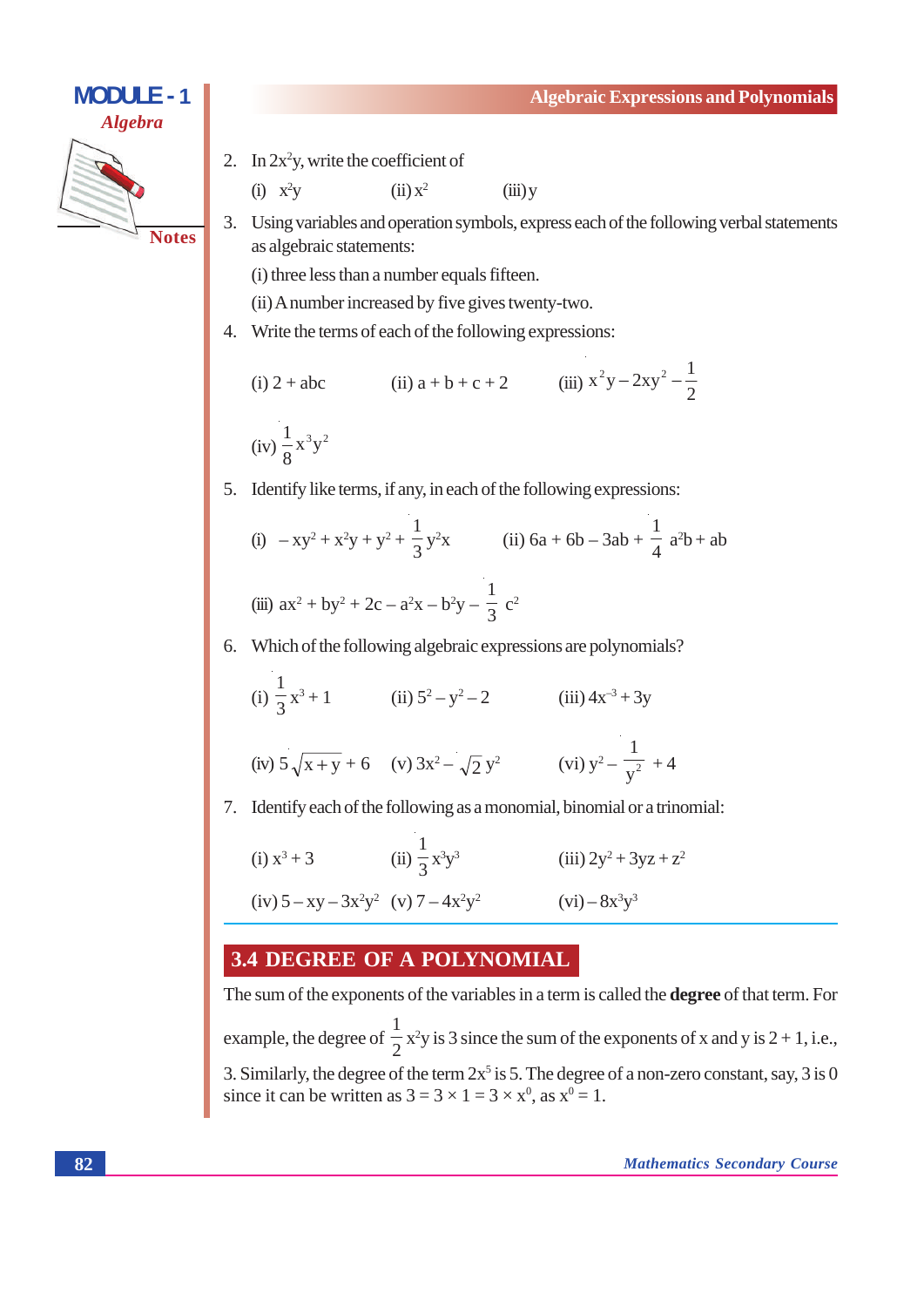A polynomial has a number of terms separated by the signs  $+$  or  $-$ . The degree of a polynomial is the same as the degree of its term or terms having the highest degree and non-zero coefficient.

For example, consider the polynomial

 $3x^4y^3 + 7xy^5 - 5x^3y^2 + 6xy$ 

It has terms of degrees 7, 6, 5, and 2 respectively, of which 7 is the highest. Hence, the degree of this polynomial is 7.

A polynomial of degree 2 is also called a **quadratic polynomial**. For example,  $3-5x+4x^2$  and  $x^2+xy+y^2$  are quadratic polynomials.

Note that the degree of a non-zero constant polynomial is taken as zero.

When all the coefficients of variable(s) in the terms of a polynomial are zeros, the polynomial is called a zero polynomial. The degree of a zero polynomial is not defined.

#### **3.5 EVALUATION OF POLYNOMIALS**

We can evaluate a polynomial for given value of the variable occuring in it. Let us understand the steps involved in evaluation of the polynomial  $3x^2 - x + 2$  for  $x = 2$ . Note that we restrict ourselves to polynomials in one variable.

**Step 1:** Substitute given value(s) in place of the variable(s).

Here, when  $x = 2$ , we get  $3 \times (2)^2 - 2 + 2$ 

**Step 2:** Simplify the numerical expression obtained in Step 1.

$$
3 \times (2)^2 - 2 + 2 = 3 \times 4 = 12
$$

Therefore, when  $x = 2$ , we get  $3x^2 - x + 2 = 12$ 

Let us consider another example.

**Example 3.6:** Evaluate

(i) 
$$
1 - x^5 + 2x^6 + 7x
$$
 for  $x = \frac{1}{2}$ 

(ii) 
$$
5x^3 + 3x^2 - 4x - 4
$$
 for  $x = 1$ 

**Solution:** 

(i) For  $x = \frac{1}{2}$ , the value of the given polynomial is:

$$
= 1 - \left(\frac{1}{2}\right)^5 + 2\left(\frac{1}{2}\right)^6 + 7 \times \frac{1}{2}
$$

$$
= 1 - \frac{1}{32} + \frac{1}{32} + \frac{7}{2}
$$



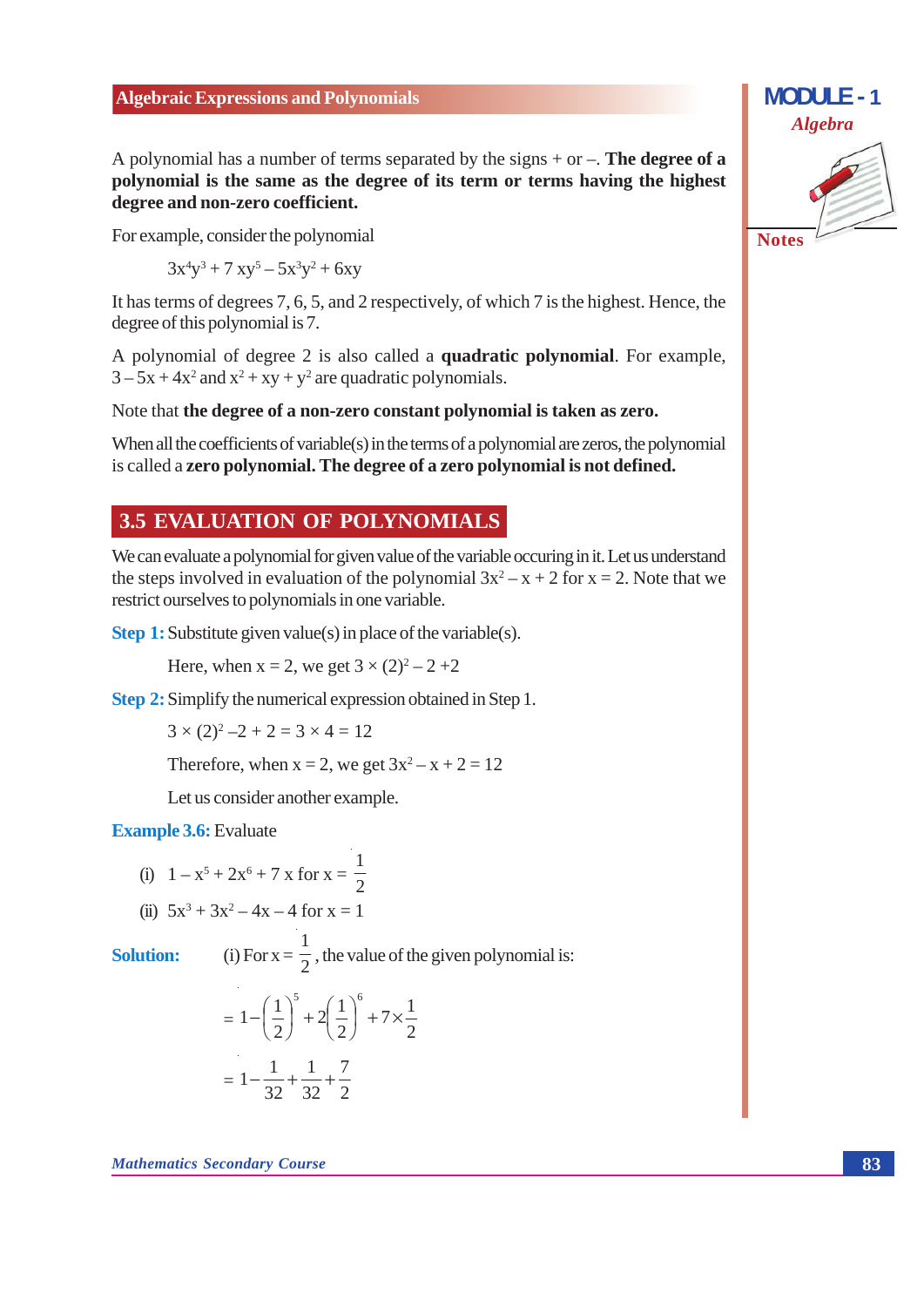

$$
=\frac{9}{2} = 4\frac{1}{2}
$$

 $(ii)$ For  $x = 1$ , the value of the given polynomial is:

$$
5 \times (1)^3 + 3 \times (1)^2 - 4 \times 1 - 4
$$
  
= 5 + 3 - 4 - 4 = 0

#### 3.6 ZERO OF A POLYNOMIAL

The value(s) of the variable for which the value of a polynomial in one variable is zero is (are) called  $zero(s)$  of the polynomial. In Example 3.6(ii) above, the value of the polynomial  $5x^3 + 3x^2 - 4x - 4$  for  $x = 1$  is zero. Therefore, we say that  $x = 1$  is a zero of the polynomial  $5x^3 + 3x^2 - 4x - 4$ .

Let us consider another example.

 $(i)$ 

 $(ii)$ 

**Example 3.7:** Determine whether given value is a zero of the given polynomial:

(i) 
$$
x^3 + 3x^2 + 3x + 2
$$
;  $x = -1$   
(ii)  $x^4 - 4x^3 + 6x^2 - 4x + 1$ ;  $x = 1$ 

**Solution:** 

For  $x = -1$ , the value of the given polynomial is  $(-1)^3 + 3 \times (-1)^2 + 3 \times (-1) + 2$  $=-1+3-3+2$  $= 1$  ( $\neq 0$ ) Hence,  $x = -1$  is not a zero of the given polynomial. For  $x = 1$ , the value of the given polynomial is  $(1)^4 - 4 \times (1)^3 + 6 \times (1)^2 - 4 \times 1 + 1$  $= 1 - 4 + 6 - 4 + 1$ 

 $= 0$ 

Hence,  $x = 1$  is a zero of the given polynomial.

#### **THECK YOUR PROGRESS 3.2**

1. Write the degree of each of the following monomials:

(i) 
$$
\frac{18}{5}x^7
$$
 (ii)  $\frac{7}{8}y^3$  (iii) 10 x (iv) 27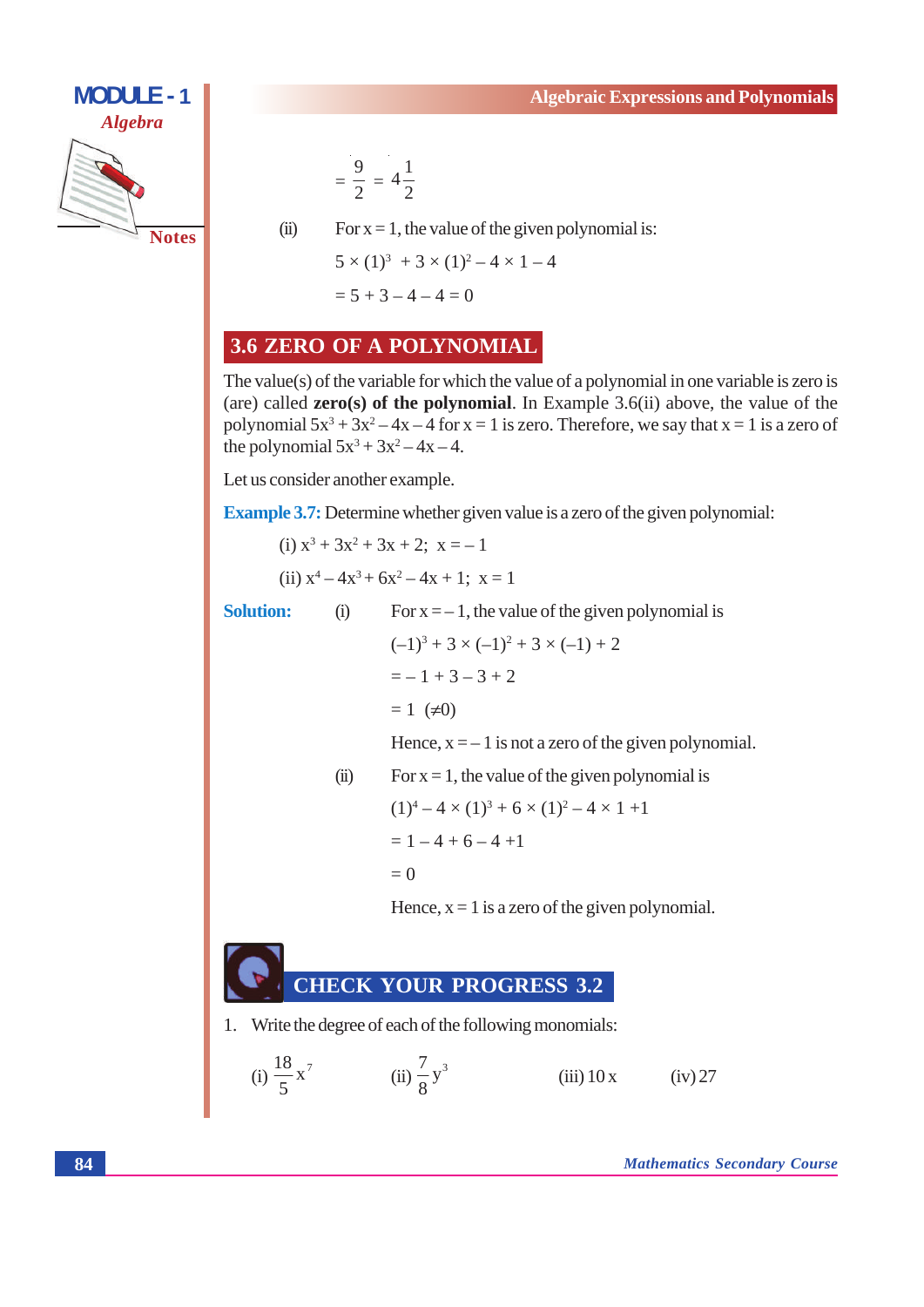2. Rewrite the following monomials in increasing order of their degrees:

$$
-3x^6, \frac{2}{9}x^2, 9x, -25x^3, 2.5
$$

3. Determine the degree of each of the following polynomials:

(i)  $5x^6y^4 + 1$  (ii)  $10^5 + xy^3$  (iii)  $x^2 + y^2$  (iv)  $x^2y + xy^2 - 3xy + 4$ 

4. Evaluate each of the following polynomials for the indicated value of the variable:

(ii)  $x^2 + 3x - 5$  for  $x = -2$ (i)  $x^2 - 25$  for  $x = 5$ 

(iii) 
$$
\frac{2}{3}x^3 + \frac{4}{5}x^2 - \frac{7}{5}
$$
 for x = -1 (iv)  $2x^3 - 3x^2 - 3x + 12$  for x = -2

5. Verify that each of  $x = 2$  and  $x = 3$  is a zero of the polynomial  $x^2 - 5x + 6$ .

#### 3.7 ADDITION AND SUBTRACTION OF POLYNOMIALS

You are now familiar that polynomials may consist of like and unlike terms. In adding polynomials, we add their like terms together. Similarly, in subtracting a polynomial from another polynomial, we subtract a term from a like term. The question, now, arises 'how do we add or subtract like terms?' Let us take an example.

Suppose we want to add like terms 2x and 3x. The procedure, that we follow in arithmetic, we follow in algebra too. You know that

$$
5 \times 6 + 5 \times 7 = 5 \times (6 + 7)
$$

$$
6 \times 5 + 7 \times 5 = (6 + 7) \times 5
$$

Therefore,  $2x + 3x = 2 \times x + 3 \times x$ 

$$
= (2 + 3) \times x
$$

$$
= 5 \times x
$$

$$
= 5x
$$

Similarly,  $2xy + 4xy = (2 + 4)xy = 6xy$ 

$$
3x^2y + 8x^2y = (3+8)x^2y = 11x^2y
$$

In the same way, since

$$
7 \times 5 - 6 \times 5 = (7 - 6) \times 5 = 1 \times 5
$$
  
:. 
$$
5y - 2y = (5 - 2) \times y = 3y
$$

 $9x^{2}y^{2} - 5x^{2}y^{2} = (9 - 5)x^{2}y^{2} = 4x^{2}y^{2}$ 

and

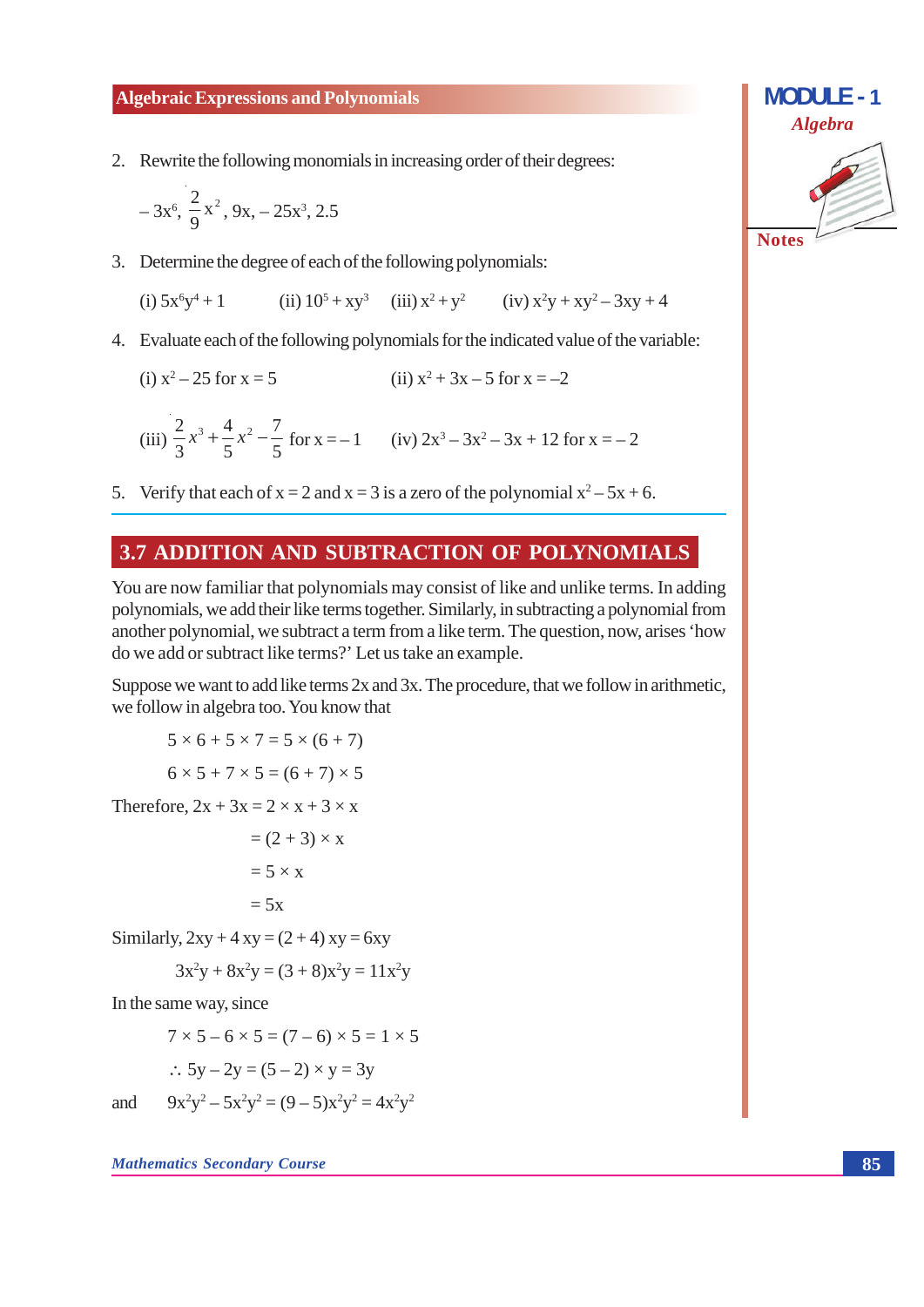

In view of the above, we conclude:

- 1. The sum of two (or more) like terms is a like term whose numerical coefficient is the sum of the numerical coefficients of the like terms.
- 2. The difference of two like terms is a like term whose numerical coefficient is the difference of the numerical coefficients of the like terms.

Therefore, to add two or more polynomials, we take the following steps:

**Step 1:** Group the like terms of the given polynomials together.

Step 2: Add the like terms together to get the sum of the given polynomials.

**Example 3.8:** Add  $-3x + 4$  and  $2x^2 - 7x - 2$ 

**Solution:** 

$$
(-3x + 4) + (2x2 - 7x - 2)
$$
  
= 2x<sup>2</sup> + (-3x - 7x) + (4 - 2)  
= 2x<sup>2</sup> + (-3 - 7)x + 2  
= 2x<sup>2</sup> + (-10)x + 2  
= 2x<sup>2</sup> - 10x + 2  

$$
\therefore
$$
 (-3x + 4) + (2x<sup>2</sup> - 7x - 2) = 2x<sup>2</sup> - 10x + 2

Polynomials can be added more conveniently if

(i) the given polynomials are so arranged that their like terms are in one column, and

(ii) the coefficients of each column (i.e. of the group of like terms) are added

Thus, Example 3.8 can also be solved as follows:

 $-3x + 4$  $\frac{2x^2 - 7x - 2}{2x^2 + (-7 - 3)x + (4 - 2)}$  $\therefore$   $(-3x+4)+(2x^2-7x-2)=2x^2-10x+2$ **Example 3.9:** Add 5x + 3y -  $\frac{3}{4}$  and -2x + y +  $\frac{7}{4}$  $5x + 3y - \frac{3}{4}$ **Solution:**  $-2x + y + \frac{7}{4}$  $3x + 4y + \left(\frac{7}{4} - \frac{3}{4}\right)$  $= 3x + 4y + 1$ 

**Mathematics Secondary Course**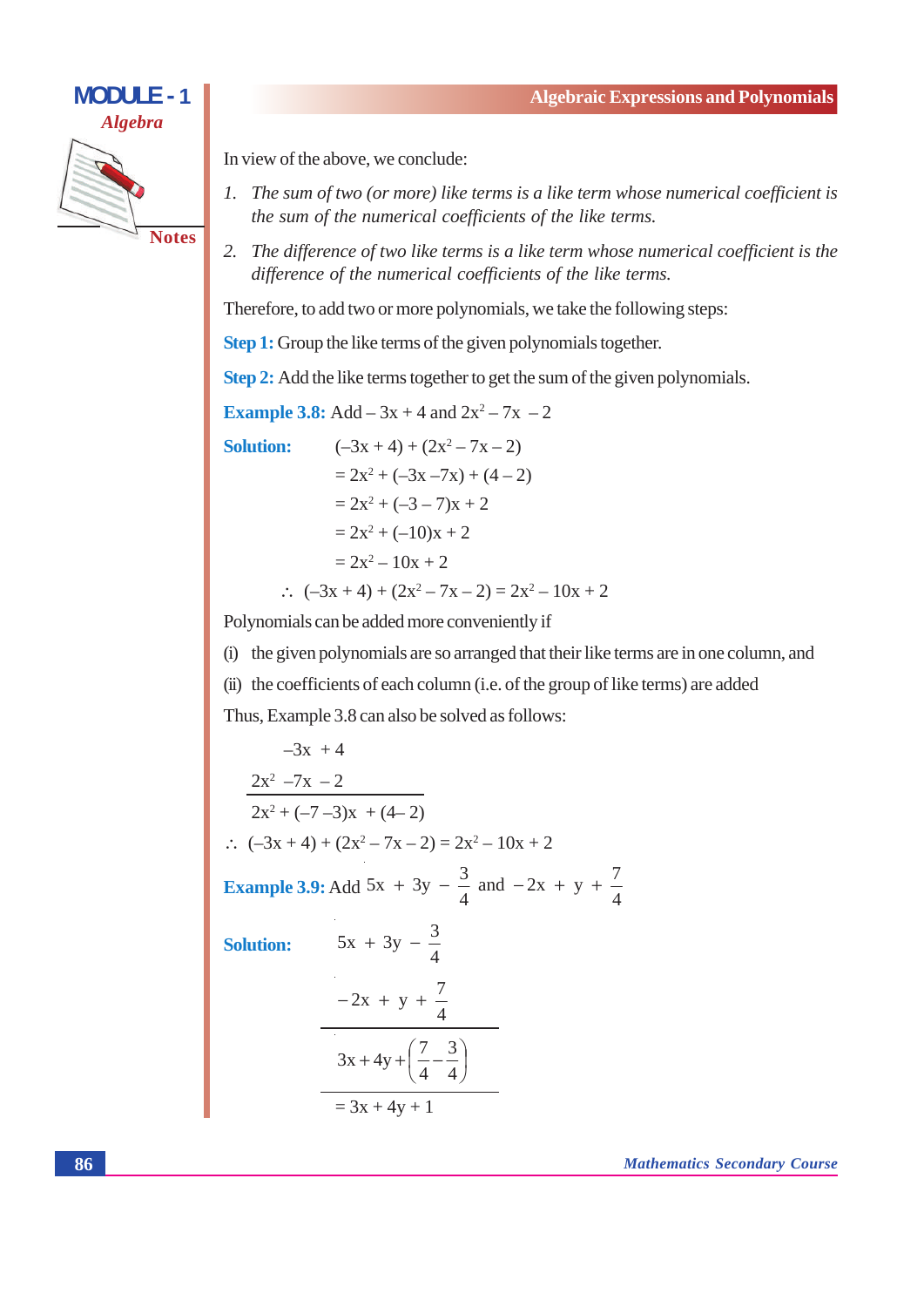$$
\therefore \left(5x + 3y - \frac{3}{4}\right) + \left(-2x + y + \frac{7}{4}\right) = 3x + 4y + 1
$$

**Example 3.10:** Add  $\frac{3}{2}x^3 + x^2 + x + 1$  and  $x^4 - \frac{x^3}{2} - 3x + 1$ 

 $\frac{3}{2}x^2 + x^2 + x + 1$ 

**Solution:** 

$$
+x^{4} - \frac{1}{2}x^{3} - 3x + 1
$$
  

$$
x^{4} + \left(\frac{3}{2} - \frac{1}{2}\right)x^{3} + x^{2} + (1-3)x + (1+1)
$$
  

$$
= x^{4} + x^{3} + x^{2} - 2x + 2
$$
  

$$
\therefore \left(\frac{3}{2}x^{2} + x^{2} + x + 1\right) + \left(x^{4} - \frac{x^{3}}{2} - 3x + 1\right) = x^{4} + x^{3} + x^{2} - 2x + 2
$$

In order to subtract one polynomial from another polynomial, we go through the following three steps:

Step 1: Arrange the given polynomials in columns so that like terms are in one column.

**Step 2:** Change the sign (from + to – and from – to +) of each term of the polynomial to be subtracted.

Step 3: Add the like terms of each column separately.

 $9x^2-3x-\frac{2}{7}$ 

Let us understand the procedure by means of some examples.

**Example 3.11:** Subtract  $-4x^2 + 3x + \frac{2}{3}$  from  $9x^2 - 3x - \frac{2}{7}$ .

**Solution:** 

$$
-4x^{2} + 3x + \frac{2}{3}
$$
  
+ 
$$
- -
$$
  
(9+4)x<sup>2</sup> + (-3-3)x + 
$$
\left(-\frac{2}{7} - \frac{2}{3}\right)
$$
  
= 
$$
13x^{2} - 6x - \frac{20}{21}
$$

**Mathematics Secondary Course** 

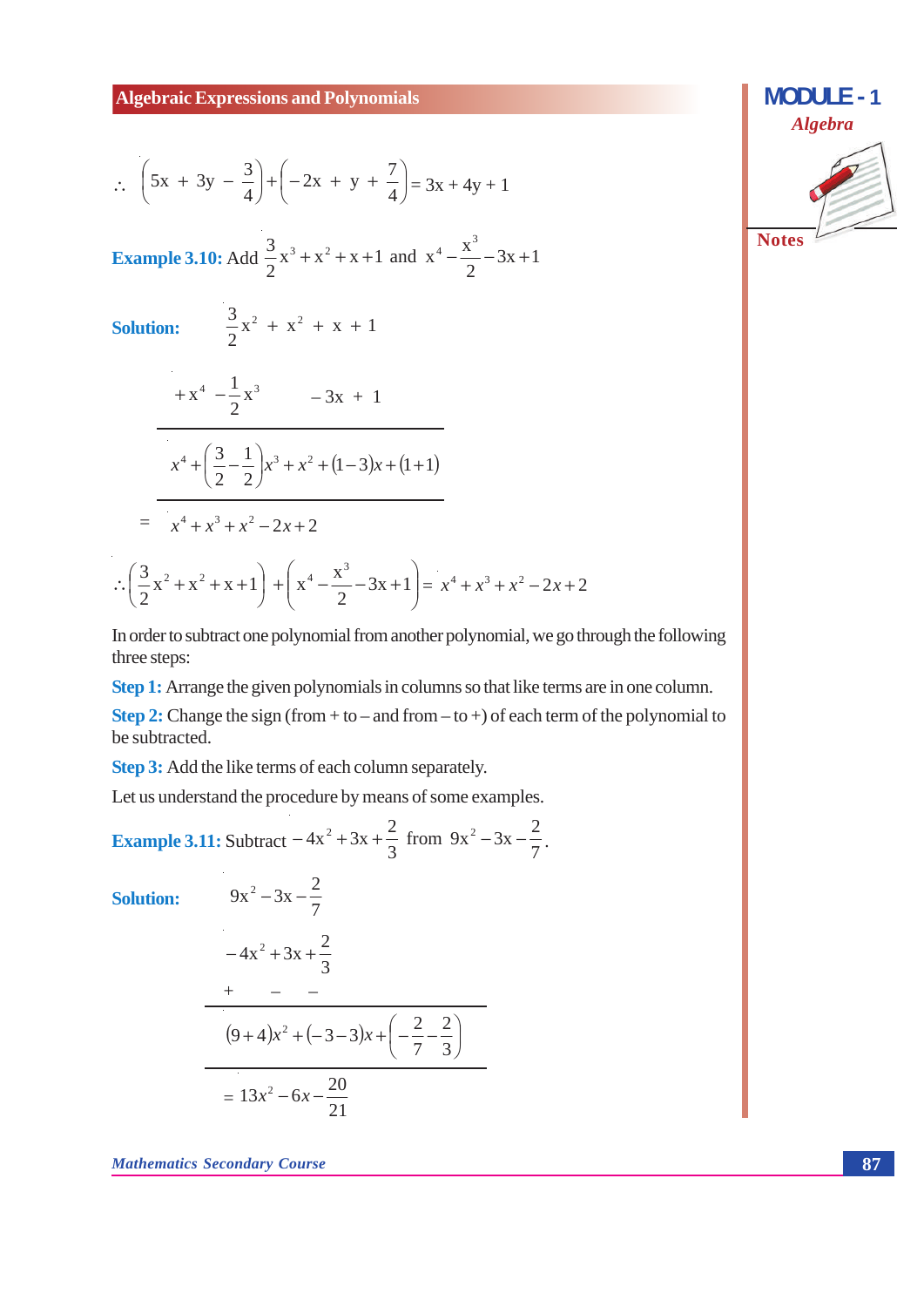## **MODULE - 1 Algebra Notes**

$$
\therefore \left(9x^2 - 3x - \frac{2}{7}\right) - \left(-4x^2 + 3x + \frac{2}{3}\right) = 13x^2 - 6x - \frac{20}{21}
$$

**Example 3.12:** Subtract  $3x - 5x^2 + 7 + 3x^3$  from  $2x^2 - 5 + 11x - x^3$ .

**Solution:** 

 $-x^3 + 2x^2 + 11x - 5$  $3x^3 - 5x^2 + 3x + 7$  $- \quad + \quad - \quad (-1-3)x^3 + (2+5)x^2 + (11-3)x + (-5-7)$  $=-4x^3+7x^2+8x-12$ 

$$
\therefore (2x^2 - 5 + 11x - x^3) - (3x - 5x^2 + 7 + 3x^3) = -4x^3 + 7x^2 + 8x - 12
$$

**Example 3.13:** Subtract 
$$
12xy - 5y^2 - 9x^2
$$
 from  $15xy + 6y^2 + 7x^2$ .

**Solution:** 

 $15xy + 6y^2 + 7x^2$  $12xy - 5y^2 - 9x^2$  $- + +$  $3xy + 11y^2 + 16x^2$ 

Thus, 
$$
(15xy + 6y^2 + 7x^2) - (12xy - 5y^2 - 9x^2) = 3xy + 11y^2 + 16x^2
$$

We can also directly subtract without arranging expressions in columns as follows:

$$
(15xy + 6y2 + 7x2) - (12xy - 5y2 - 9x2)
$$
  
= 15xy + 6y<sup>2</sup> + 7x<sup>2</sup> - 12xy + 5y<sup>2</sup> + 9x<sup>2</sup>  
= 3xy + 11y<sup>2</sup> + 16x<sup>2</sup>

In the same manner, we can add more than two polynomials.

**Example 3.14:** Add polynomials  $3x + 4y - 5x^2$ ,  $5y + 9x$  and  $4x - 17y - 5x^2$ .  $3x + 4y - 5x^2$ **Solution:**  $9x + 5y$  $4x - 17y - 5x^2$  $\frac{16x - 8y - 10x^2}{x^2}$  $\therefore$   $(3x + 4y - 5x^2) + (5y + 9x) + (4x - 17y - 5x^2) = 16x - 8y - 10x^2$ **Example 3.15:** Subtract  $x^2 - x - 1$  from the sum of  $3x^2 - 8x + 11$ ,  $-2x^2 + 12x$  and

 $-4x^2+17$ .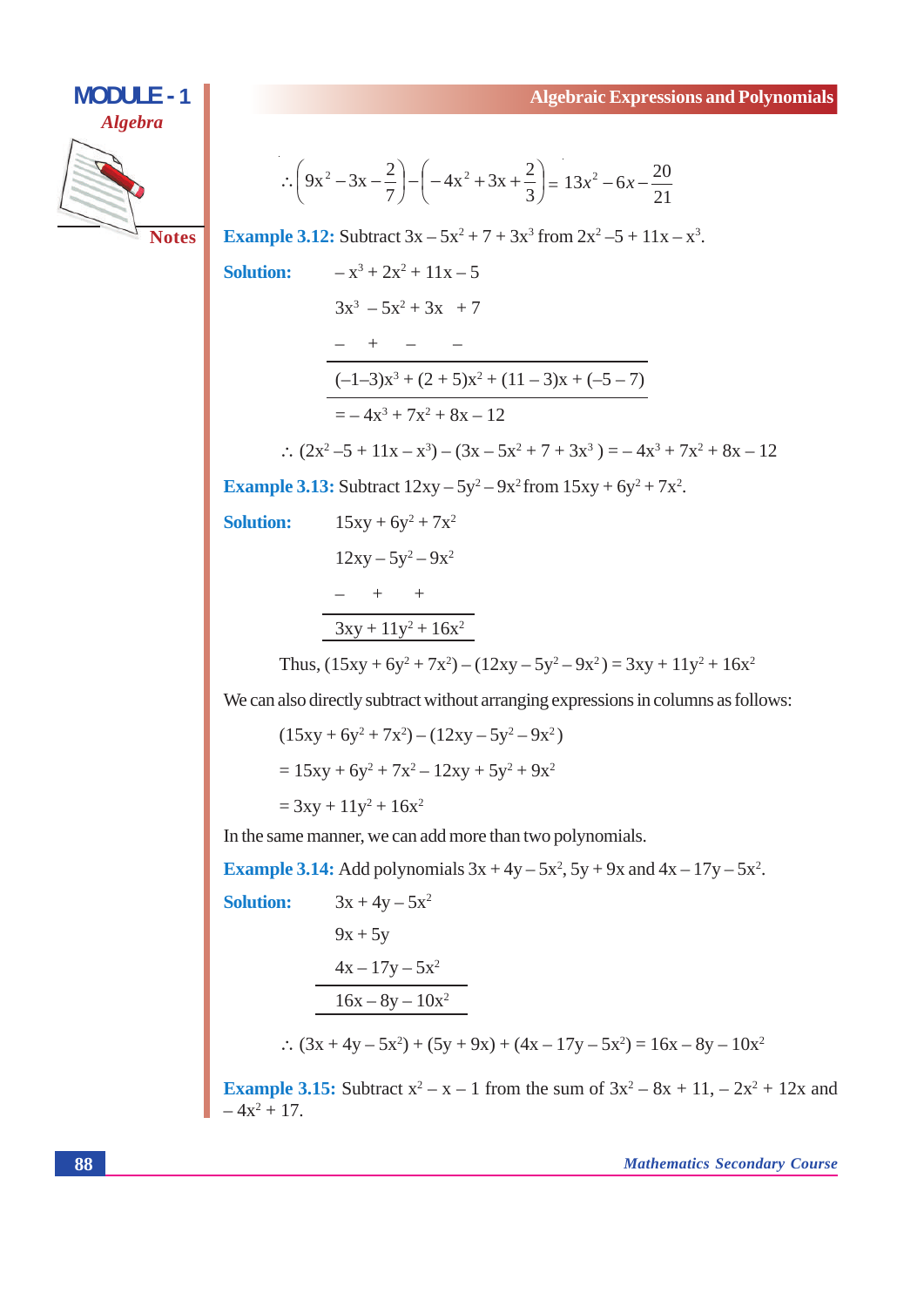**Solution:** Firstly we find the sum of  $3x^2 - 8x + 11$ ,  $-2x^2 + 12x$  and  $-4x^2 + 17$ .

$$
3x2 - 8x + 11
$$
  
- 2x<sup>2</sup> + 12x  
- 4x<sup>2</sup> + 17  
- 3x<sup>2</sup> + 4x + 28

Now, we subtract  $x^2 - x - 1$  from this sum.

$$
-3x2 + 4x + 28
$$
  

$$
x2 - x - 1
$$
  

$$
-4x2 + 5x + 29
$$

Hence, the required result is  $-4x^2 + 5x + 29$ .

1. Add the following pairs of polynomials:

(i) 
$$
\frac{2}{3}x^2 + x + 1
$$
;  $\frac{3}{7}x^2 + \frac{1}{4}x + 5$   
\n(ii)  $\frac{7}{5}x^3 - x^2 + 1$ ;  $2x^2 + x - 3$   
\n(iii)  $7x^2 - 3x + 4y$ ;  $3x^3 + 5x^2 - 4x + \frac{7}{3}y$   
\n(iv)  $2x^3 + 7x^2y - 5xy + 7$ ;  $-2x^2y + 7x^3 - 3xy - 7$   
\nAdd:

 $2.$  Add:

(i) 
$$
x^2 - 3x + 5
$$
,  $5 + 7x - 3x^2$  and  $x^2 + 7$   
(ii)  $\frac{1}{2}x^2 + \frac{7}{2}x - 5 = \frac{2}{2}x^2 + 5 + \frac{1}{2}x$  and  $-x^2$ 

(ii) 
$$
\frac{1}{3}x^2 + \frac{1}{8}x^2 - 3
$$
,  $\frac{1}{3}x^2 + 3 + \frac{1}{8}x^2$  and  $-x^2 - x^2$   
(iii)  $a^2 - b^2 + ab$ ,  $b^2 - c^2 + bc$  and  $c^2 - a^2 + ca$ 

(iv) 
$$
2a^2 + 3b^2
$$
,  $5a^2 - 2b^2 + ab$  and  $-6a^2 - 5ab + b^2$ 

3. Subtract:

(i) 
$$
7x^3 - 3x^2 + 2
$$
 from  $x^2 - 5x + 2$   
(ii)  $3y - 5y^2 + 7 + 3y^3$  from  $2y^2 - 5 + 11y - y^3$ 

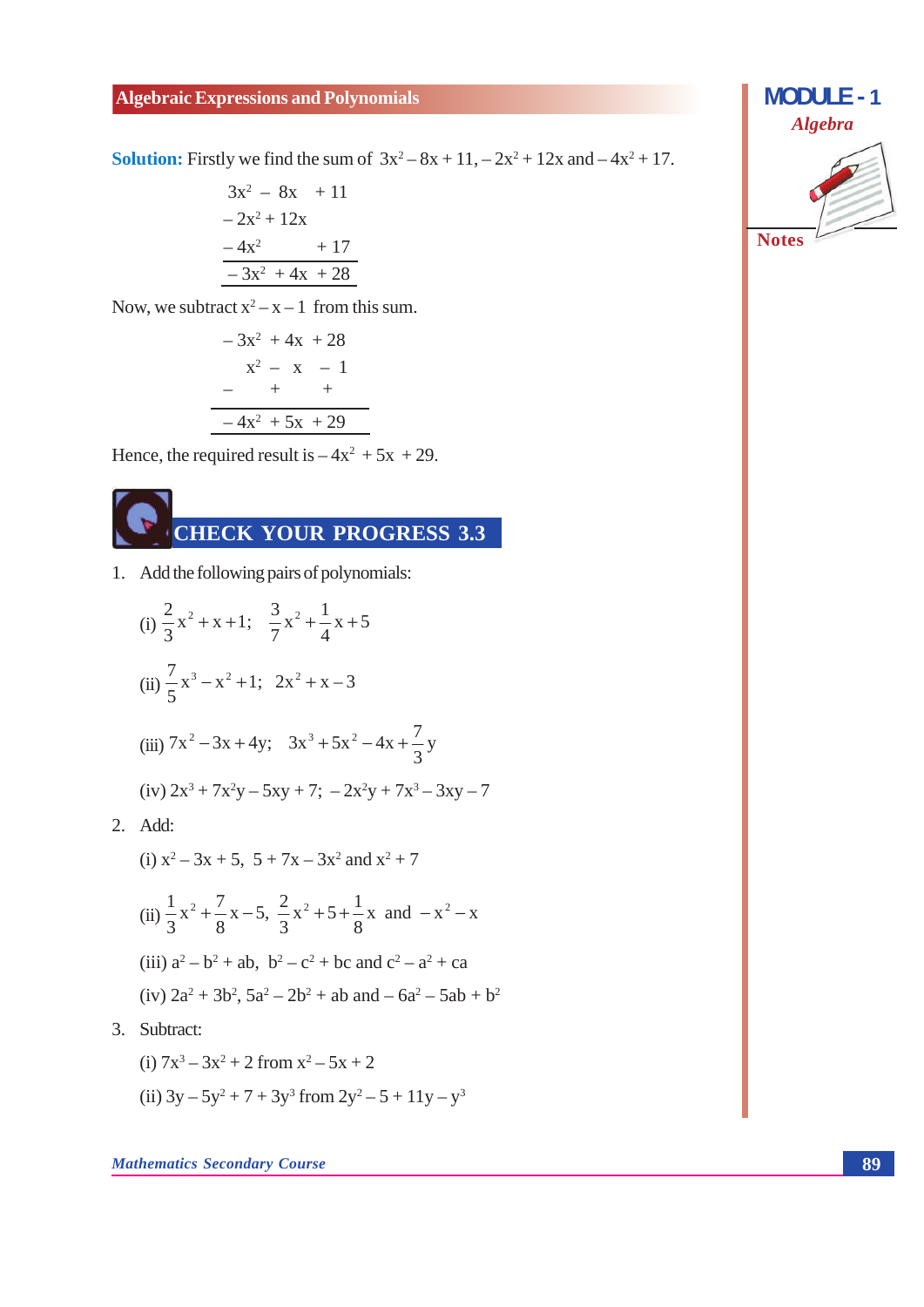

(iii) 
$$
2z^3 + 7z - 5z^2 + 2
$$
 from  $5z + 7 - 3z^2 + 5z^3$ 

(iv)  $12x^3 - 3x^2 + 11x + 13$  from  $5x^3 + 7x^2 + 2x - 4$ 

4. Subtract  $4a - b - ab + 3$  from the sum of  $3a - 5b + 3ab$  and  $2a + 4b - 5ab$ .

#### 3.8 MULTIPLICATION OF POLYNOMIALS

To multiply a monomial by another monomial, we make use of laws of exponents and the rule of signs. For example,

$$
3a \times a^{2}b^{2}c^{2} = (3 \times 1) a^{2+1} b^{2} c^{2} = 3a^{3}b^{2}c^{2}
$$
  
-5x \times 2 xy<sup>3</sup> = (-5 \times 2) x<sup>1+1</sup> y<sup>3</sup> = -10 x<sup>2</sup>y<sup>3</sup>  

$$
-\frac{1}{2} y^{2} z \times \left(-\frac{1}{3}\right) yz = \left(-\frac{1}{2}\right)\left(-\frac{1}{3}\right)y^{2+1}z^{1+1} = \frac{1}{6} y^{3} z^{2}
$$

To multiply a polynomial by a monomial, we multiply each term of the polynomial by the monomial. For example

$$
x^{2}y \times (-y^{2} + 2xy + 1) = x^{2}y \times (-y^{2}) + (x^{2}y) \times 2xy + (x^{2}y) \times 1
$$
  
=  $-x^{2}y^{3} + 2x^{3}y^{2} + x^{2}y$ 

To multiply a polynomial by another polynomial, we multiply each term of one polynomial by each term of the other polynomial and simplify the result by combining the terms. It is advisable to arrange both the polynomials in increasing or decreasing powers of the variable. For example,

$$
(2n+3)(n^2-3n+4) = 2n \times n^2 + 2n \times (-3n) + 2n \times 4 + 3 \times n^2 + 3 \times (-3n) + 3 \times 4
$$
  
= 2n<sup>3</sup> - 6n<sup>2</sup> + 8n + 3n<sup>2</sup> - 9n + 12  
= 2n<sup>3</sup> - 3n<sup>2</sup> - n + 12

Let us take some more examples.

**Example 3.16:** Find the product of  $(0.2x^2 + 0.7x + 3)$  and  $(0.5x^2 - 3x)$ 

 $(0.2x^2 + 0.7x + 3) \times (0.5x^2 - 3x)$ 

**Solution:** 

$$
= 0.2x2 \times 0.5 x2 + 0.2x2 \times (-3x) + 0.7 x \times 0.5 x2 + 0.7 x \times (-3x) + 3 \times 0.5x2 + 3 \times (-3x)
$$
  
= 0.1x<sup>4</sup> - 0.60x<sup>3</sup> + 0.35x<sup>3</sup> - 2.1x<sup>2</sup> + 1.5 x<sup>2</sup> - 9x

$$
= 0.1 x^4 - 0.25 x^3 - 0.6x^2 - 9x
$$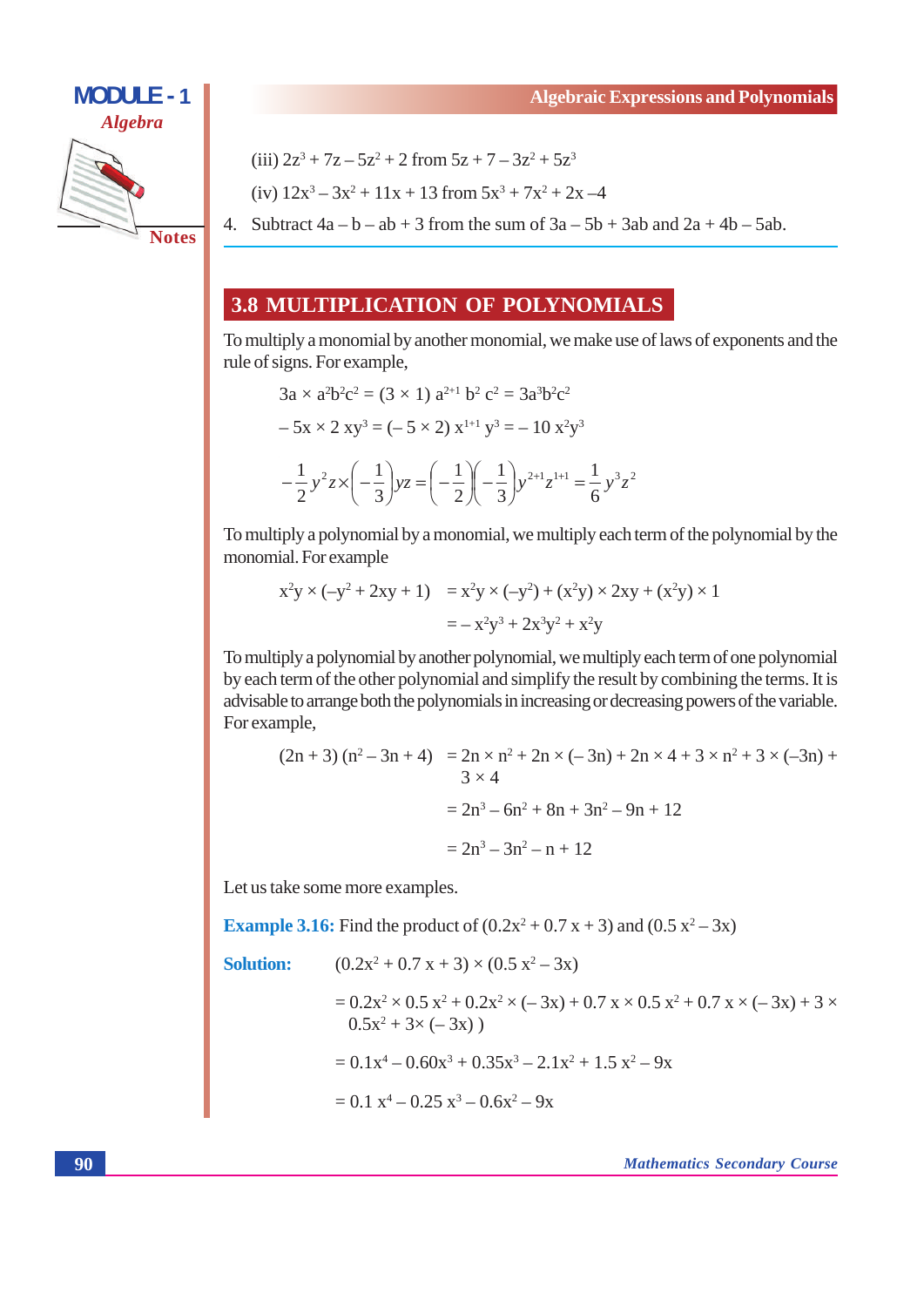#### **Example 3.17:** Multiply  $2x - 3 + x^2$  by  $1 - x$ .

**Solution:** Arranging polynomials in decreasing powers of x, we get

$$
(x2+2x-3) \times (-x + 1) = x2 \times (-x) + x2 \times (1) + 2x \times (-x) + 2x \times 1 - 3 \times (-x)
$$
  
\n
$$
-3 \times 1
$$
  
\n
$$
= -x3 + x2 - 2x2 + 2x + 3x - 3
$$
  
\n
$$
= -x3 - x2 + 5x - 3
$$

Alternative method:

$$
x2 + 2x - 3
$$
 one polynomial  

$$
-x + 1
$$
 other polynomial  

$$
-x3-2x2 + 3x
$$

$$
+x2 + 2x - 3
$$
•Partial products  

$$
-x3-x2 + 5x - 3
$$
• Product

#### **3.9 DIVISION OF POLYNOMIALS**

To divide a monomial by another monomial, we find the quotient of numerical coefficients and variable(s) separately using laws of exponents and then multiply these quotients. For example,

(i) 
$$
25x^3y^3 \div 5x^2y = \frac{25x^3y^3}{5x^2y} = \frac{25}{5} \times \frac{x^3}{x^2} \times \frac{y^3}{y}
$$

$$
= 5 \times x^1 \times y^2
$$

$$
= 5xy^2
$$
(ii) 
$$
-12ax^2 \div 4x = -\frac{12ax^2}{4x} = -\frac{12}{4} \times \frac{a}{1} \times \frac{x^2}{x}
$$

 $=-3ax$ 

(i) 
$$
(15x^3 - 3x^2 + 18x) \div 3x = \frac{15x^3}{3x} - \frac{3x^2}{3x} + \frac{18x}{3x}
$$

$$
= 5x^2 - x + 6
$$

(ii) 
$$
\left(-8x^2 + 10x\right) \div \left(-2x\right) = \frac{-8x^2}{-2x} + \frac{10x}{-2x}
$$

$$
= \left(\frac{-8}{-2}\right)\left(\frac{x^2}{x}\right) + \frac{10}{(-2)} \times \frac{x}{x}
$$

$$
= 4x - 5
$$

**Mathematics Secondary Course** 

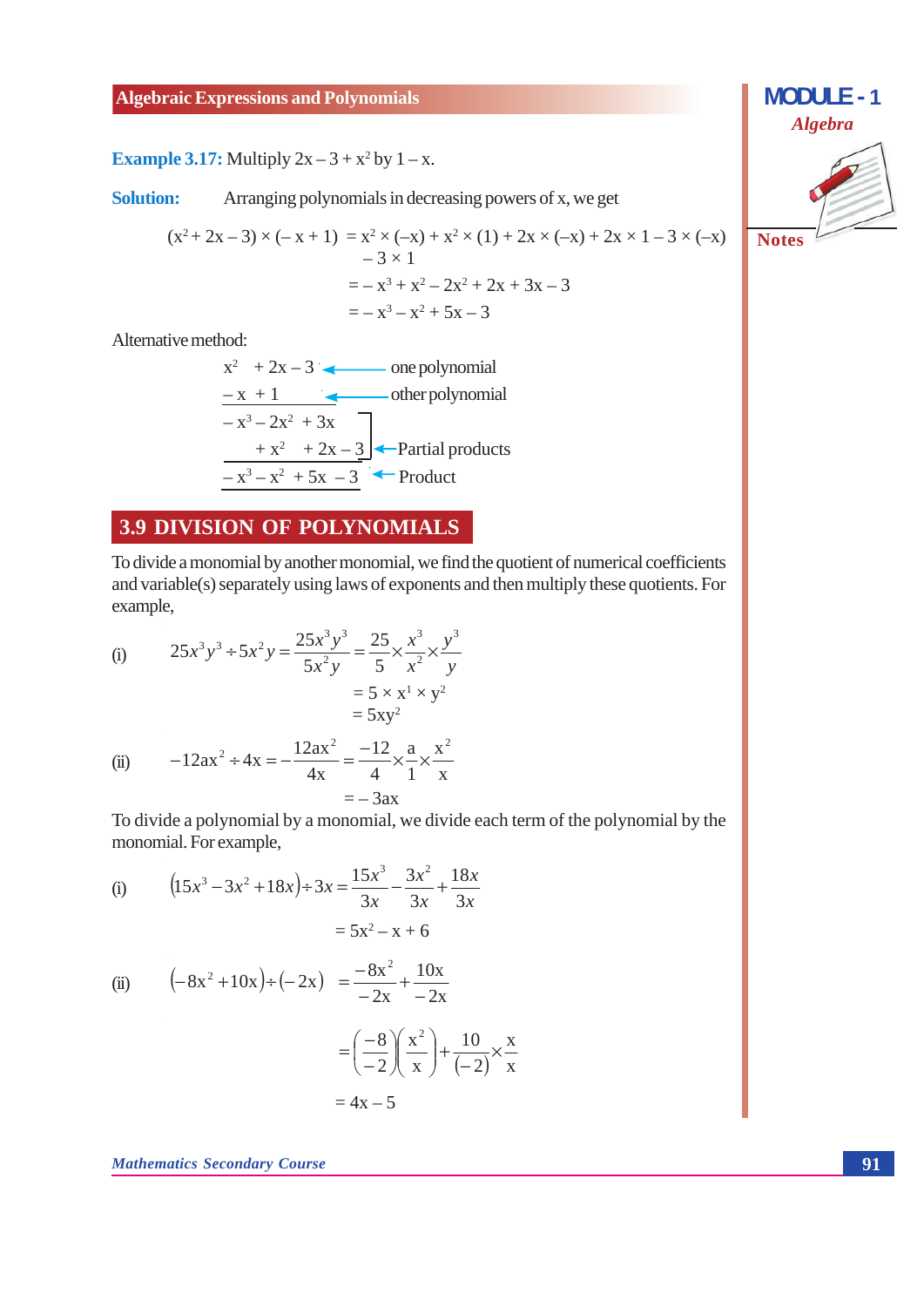#### **MODULE - 1 Algebra**



The process of division of a polynomial by another polynomial is done on similar lines as in arithmetic. Try to recall the process when you divided 20 by 3.



The steps involved in the process of division of a polynomial by another polynomial are explained below with the help of an example.

Let us divide  $2x^2 + 5x + 3$  by  $2x + 3$ .

- **Step 1:** Arrange the terms of both the polynomials in decreasing powers of the variable common to both the polynomials.
- Step 2: Divide the first term of the dividend by the first term of the divisor to obtain the first term of the quotient.
- **Step 3:** Multiply all the terms of the divisor by the first term of the quotient and subtract the result from the dividend, to obtain a remainder (as next dividend)
- Step 4: Divide the first term of the resulting dividend by the first term of the divisor and write the result as the second term of the quotient.
- **Step 5:** Multiply all the terms of the divisor by the second term of the quotient and subtract the result from the resulting dividend of Step 4.
- **Step 6:** Repeat the process of Steps 4 and 5, till you get either the remainder zero or a polynomial having the highest exponent of the variable lower than that of the divisor.

In the above example, we got the quotient  $x + 1$ and remainder 0.

Let us now consider some more examples.

Example 3.18 : Divide x<sup>3</sup> - 1 by x - 1.  
\nSolution: 
$$
x-1\overline{\smash)x^{3}-1}\xrightarrow{x^{2}-1} -x^{2}\xrightarrow{x^{2}-1} -x^{2}\xrightarrow{x^{2}-1} -x
$$
\n
$$
x^{2}-1
$$
\n
$$
x-1
$$

$$
2x+3\overline{)2x^2+5x+3}
$$
  

$$
2x+3\overline{)2x^2+5x+3}
$$
  

$$
2x+3\overline{)2x^2+5x+3}
$$
  

$$
2x^2+3x
$$
  

$$
-2x+3
$$

$$
\begin{array}{r} x+1 \\ 2x+3 \overline{\smash{\big)}2x^2+5x+3} \\ \underline{-2x^2+3x} \\ -2x+3 \\ \underline{-2x+3} \\ 0 \end{array}
$$

**Mathematics Secondary Course**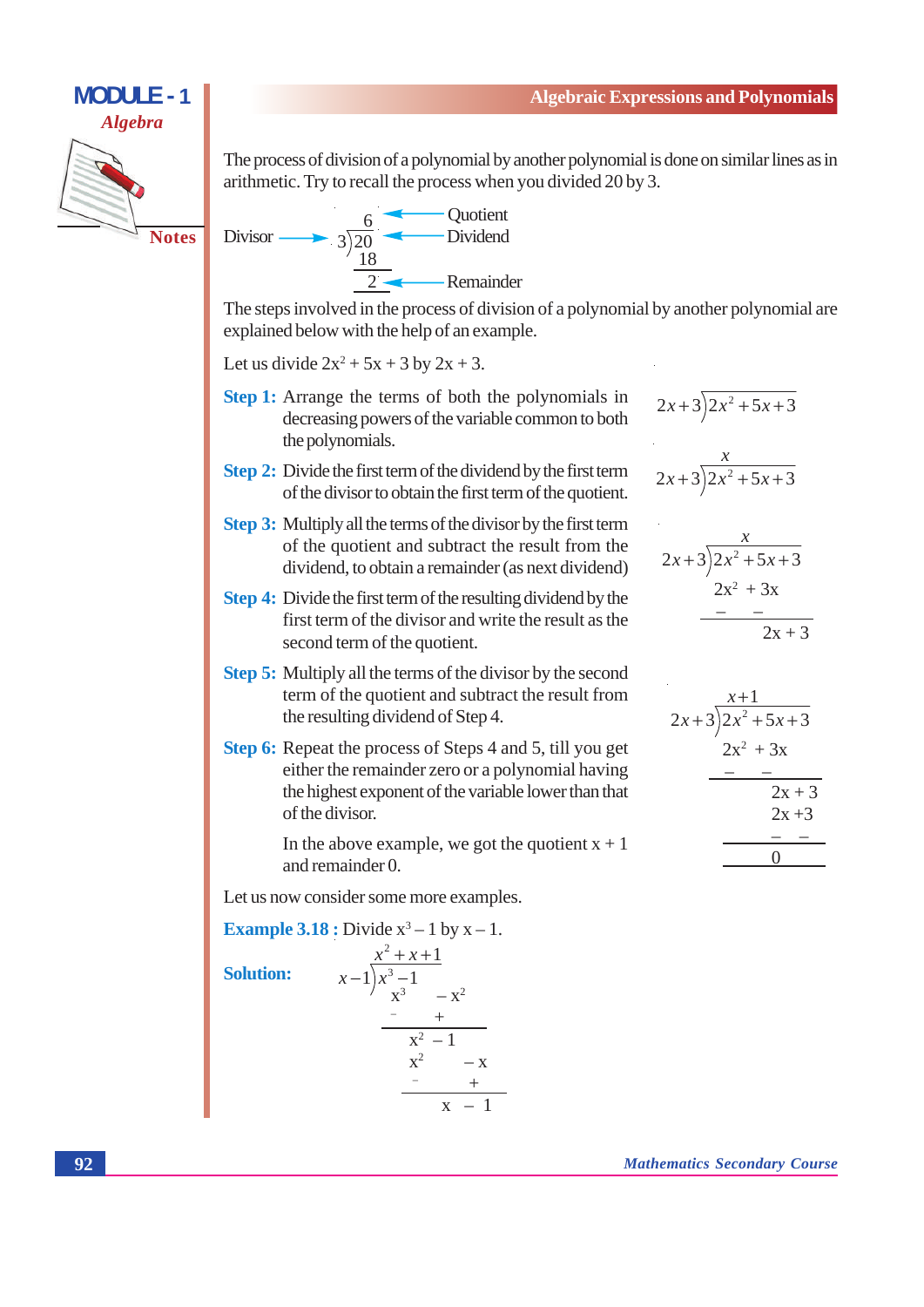$$
\begin{array}{c|cc}\n & x & -1 \\
\hline\n & - & + \\
\hline\n0 & & \n\end{array}
$$

We get quotient  $x^2 + x + 1$  and remainder 0.

 $\overline{z}$ 

**Example 3.19:** Divide  $5x - 11 - 12x^2 + 2x^3$  by  $2x - 5$ .

Arranging the dividend in decreasing powers of x, we get it as **Solution:** 

$$
2x^3 - 12x^2 + 5x - 11
$$

 $\ddot{\phantom{a}}$ 

 $\overline{S}$ 

So,  
\n
$$
2x-5\overline{\smash)2x^3-12x^2+5x-11}
$$
\n
$$
2x-5\overline{\smash)2x^3-12x^2+5x-11}
$$
\n
$$
-7x^2+5x-11
$$
\n
$$
-7x^2+\frac{35}{2}x
$$
\n
$$
+\frac{25}{2}x-11
$$
\n
$$
-\frac{25}{2}x+\frac{125}{4}
$$
\nWe get quotient  $x^2-\frac{7}{2}x-\frac{25}{4}$  and remainder  $-\frac{169}{4}$ .

#### **CHECK YOUR PROGRESS 3.4**

1. Multiply:

(i) 
$$
9b^2c^2
$$
 by 3b  
\n(ii)  $5x^3y^5$  by  $-2xy$   
\n(iii)  $2xy + y^2$  by  $-5x$   
\n(iv)  $x + 5y$  by  $x - 3y$   
\n2. Write the quotient:  
\n(i)  $x^5y^3 + x^2y^2$   
\n(ii)  $-28y^7z^2 \div (-4y^3z^2)$   
\n(iii)  $(a^4 + a^3b^5) \div a^2$   
\n(iv)  $-15b^5c^6 \div 3b^2c^4$ 

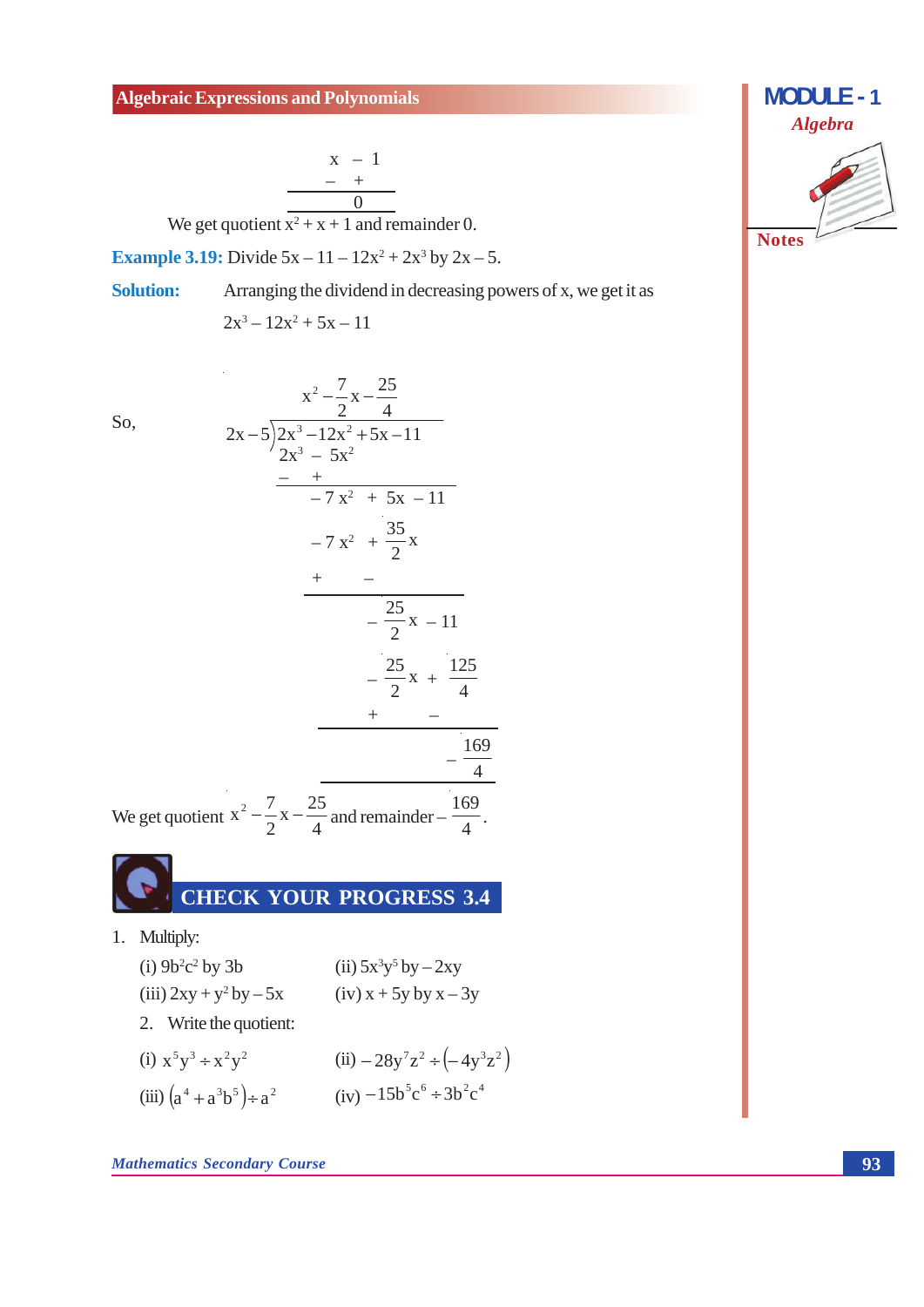

3. Divide and write the quotient and the remainder:

(i) 
$$
x^2 - 1
$$
 by  $x + 1$ 

(iii)  $6x^2 - 5x + 1$  by  $2x - 1$ 





- A literal number (unknown quantity), which can have various values, is called a variable.
- A constant has a fixed value.
- An algebraic expression is a combination of numbers, variables and arithmetical operations. It has one or more terms joined by the signs + or  $-$ .
- Numerical coefficient of a term, say, 2xy is 2. Coefficient of x is 2y and that of y is 2x.  $\bullet$
- Numerical coefficient of non-negative x is  $+1$  and that of  $-x$  is  $-1$ .  $\bullet$
- An algebraic expression, in which variable(s) does (do) not occur in the denominator,  $\bullet$ exponents of variables are whole numbers and numerical coefficients of various terms are real numbers, is called a polynomial.
- The standard form of a polynomial in one variable x is:  $\bullet$

 $a_0 + a_1x + a_2x^2 + \dots + a_nx^n$  (or written in reverse order) where  $a_0, a_1, a_2, \dots, a_n$  are real numbers and  $n, n-1, n-2, \ldots, 3, 2, 1$  are whole numbers.

- An algebraic expression or a polynomial having one term is called a monomial, that  $\bullet$ having two terms a bionomial and the one having three terms a trinomial.
- The terms of an algebraic expression or a polynomial having the same variable(s) and  $\bullet$ same exponent(s) of variable(s) are called like terms. The terms, which are not like, are called unlike terms.
- The sum of the exponents of variables in a term is called the degree of that term.  $\bullet$
- The degree of a polynomial is the same as the degree of its term or terms having the highest degree and non-zero numerical coefficient.
- The degree of a non-zero constant polynomial is zero.
- The process of substituting a numerical value for the variable( $s$ ) in an algebraic expression (or a polynomial) is called evaluation of the algebraic expression (or polynomial).
- The value(s) of variable(s), for which the value of a polynomial is zero, is (are) called  $zero(s)$  of the polynomial.
- The sum of two like terms is a like term whose numerical coefficient is the sum of the  $\bullet$ numerical coefficients of the two like terms.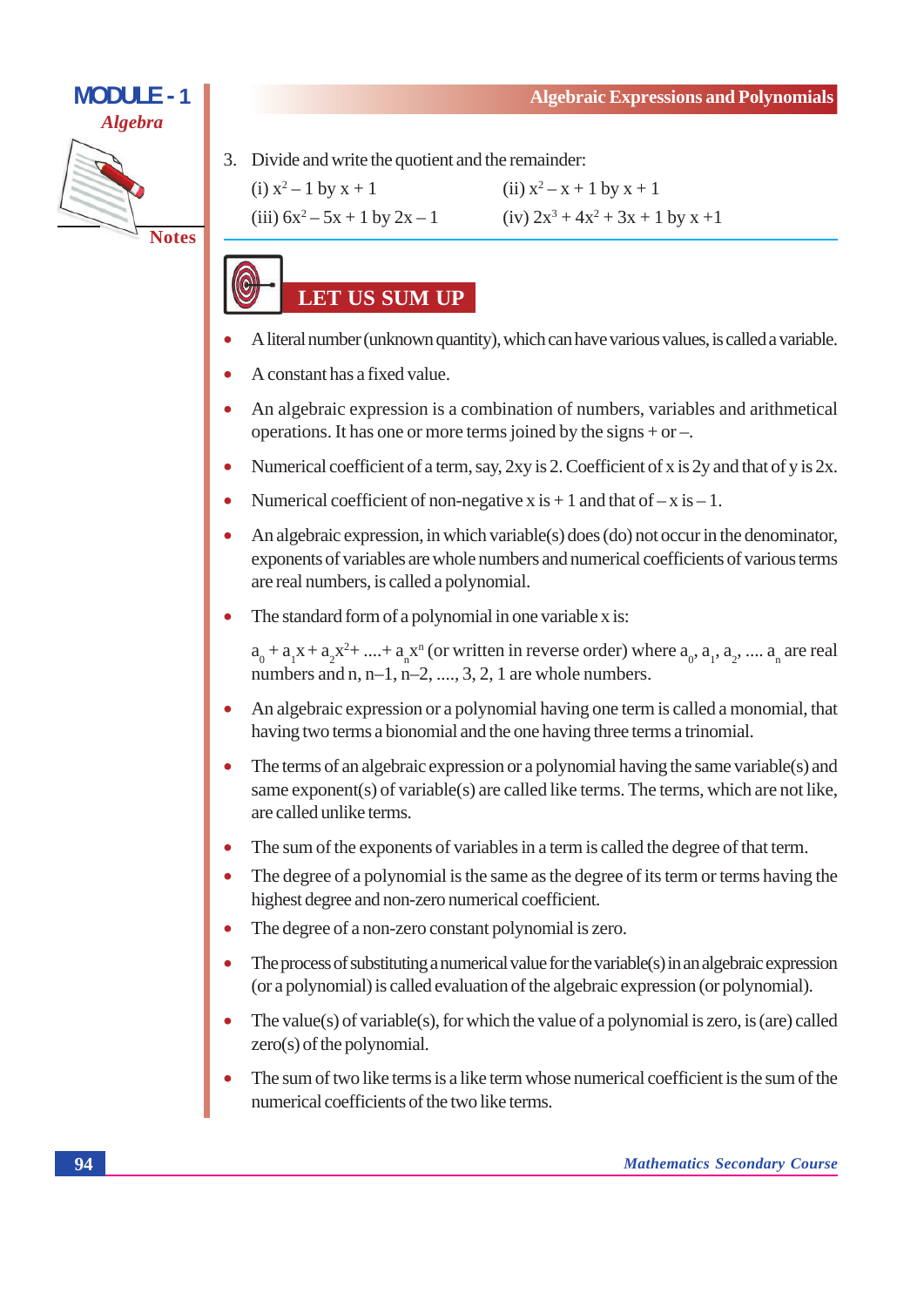- The difference of two like terms is a like term whose numerical coefficient is the difference of the numerical coefficients of the two like terms.
- To multiply or divide a polynomial by a monomial, we multiply or divide each term of  $\bullet$ the polynomial separately using laws of exponents and the rule of signs.
- To multiply a polynomial by a polynomial, we multiply each term of one polynomial by  $\bullet$ each term of the other polynomial and simplify the result by combining like terms.
- To divide a polynomial by a polynomial, we usually arrange the terms of both the polynomials in decreasing powers of the variable common to both of them and take steps of division on similar lines as in arithmetic in case of numbers.

### **TERMINAL EXERCISE**

- 1. Mark a tick  $(\checkmark)$  against the correct alternative:
	- (i) The coefficient of  $x^4$  in  $6x^4y^2$  is
		- $(B) y^2$  $(C)$  6y<sup>2</sup>  $(A)$  6  $(D)$ 4
	- (ii) Numerical coefficient of the monomial  $-x^2y^4$  is
		- $(C)$  1  $(A)$  2  $(B)$  6  $(D)$ -1
	- (iii) Which of the following algebraic expressions is a polynomial?

(A) 
$$
\frac{1}{\sqrt{2}} x^2 - \sqrt{8} + 3.7x
$$
  
\n(B)  $2x + \frac{1}{2x} - 4$   
\n(C)  $(x^2 - 2y^2) \div (x^2 + y^2)$   
\n(D)  $6 + \sqrt{x} - x - 15x^2$ 

(iv) How many terms does the expression  $1 - \sqrt{2}a^2b^3 - (7a)(2b) + \sqrt{3}b^2$  contain?

(v) Which of the following expressions is a binomial?

(A) 
$$
2x^2y^2
$$
  
\n(B)  $x^2 + y^2 - 2xy$   
\n(C)  $2 + x^2 + y^2 + 2x^2y^2$   
\n(D)  $1 - 3xy^3$ 

(vi) Which of the following pairs of terms is a pair of like terms?

 $(B) 2xy^3$ ,  $2x^3y$  $(A)$  2a, 2b

(C) 
$$
3x^2y
$$
,  $\frac{1}{\sqrt{2}}yx^2$  (D) 8, 16 a

(vii) A zero of the polynomial  $x^2 - 2x - 15$  is

(A) 
$$
x = -5
$$
 (B)  $x = -3$ 

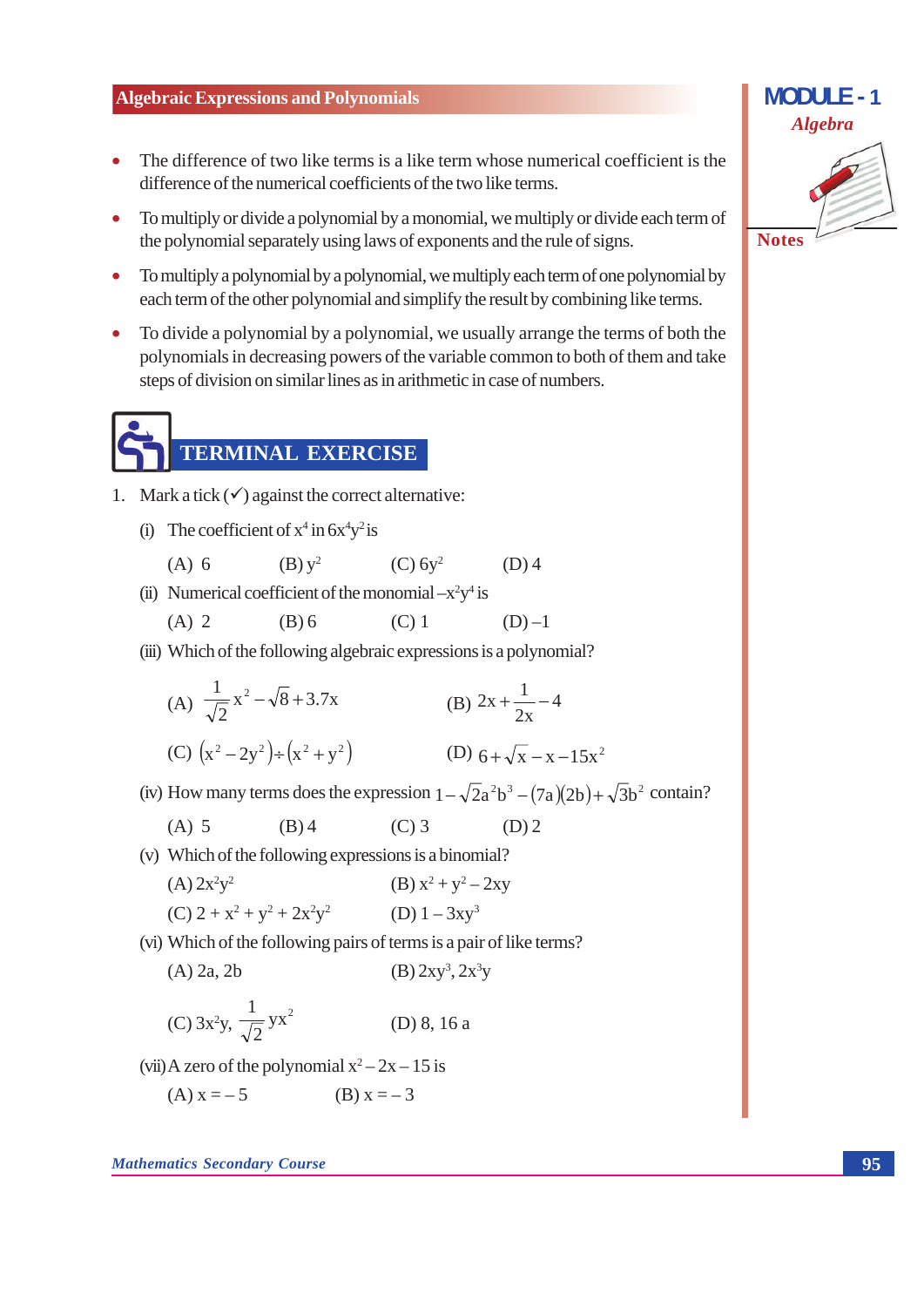## **MODULE - 1 Algebra Notes**

 $(C) x = 0$  $(D) x = 3$ 

(viii) The degree of the polynomial  $x^3y^4 + 9x^6 - 8y^5 + 17$  is

| $(A)$ 7 | $(B)$ 17 |
|---------|----------|
| $(C)$ 5 | $(D)$ 6  |

- 2. Using variables and operation symbols, express each of the following verbal statements as algebraic statement:
	- (i) A number added to itself gives six.
	- (ii) Four subtracted from three times a number is eleven.
	- (iii) The product of two successive odd numbers is thirty-five.
	- (iv) One-third of a number exceeds one-fifth of the number by two.
- 3. Determine the degree of each of the following polynomials:

 $(i) 3^{27}$ (ii)  $x + 7x^2y^2 - 6xy^5 - 18$ (iii)  $a^4x + bx^3$  where a and b are constants  $(iv) c^6 - a^3 x^2 y^2 - b^2 x^3 y$ Where a, b and c are constants.

4. Determine whether given value is a zero of the polynomial:

(i) 
$$
x^2 + 3x - 40
$$
;  $x = 8$   
(ii)  $x^6 - 1$ ;  $x = -1$ 

5. Evaluate each of the following polynomials for the indicated value of the variable:

(i) 
$$
2x - \frac{3}{2}x^2 + \frac{4}{5}x^5 + 7x^3
$$
 at  $x = \frac{1}{2}$   
(ii)  $\frac{4}{5}y^3 + \frac{1}{5}y^2 - 6y - 65$  at  $y = -5$ 

- 6. Find the value of  $\frac{1}{2}n^2 + \frac{1}{2}n$  for  $n = 10$  and verify that the result is equal to the sum of first 10 natural numbers.
- 7. Add:

(i) 
$$
\frac{7}{3}x^3 + \frac{2}{5}x^2 - 3x + \frac{7}{5}
$$
 and  $\frac{2}{3}x^3 + \frac{3}{5}x^2 - 3x + \frac{3}{5}$   
\n(ii)  $x^2 + y^2 + 4xy$  and  $2y^2 - 4xy$   
\n(iii)  $x^3 + 6x^2 + 4xy$  and  $7x^2 + 8x^3 + y^2 + y^3$   
\n(iv)  $2x^5 + 3x + \frac{2}{3}$  and  $-3x^5 + \frac{2}{5}x - 3$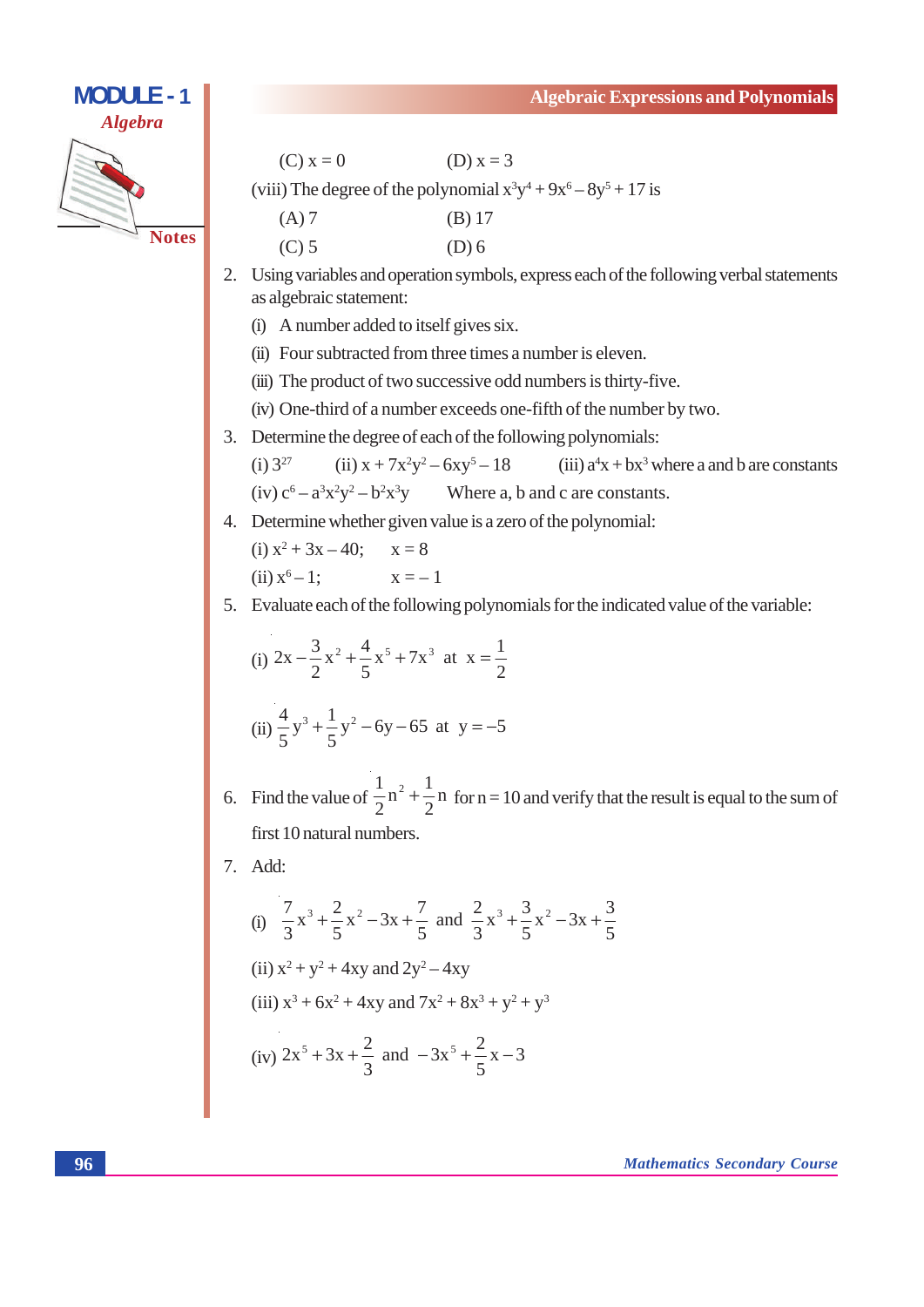- 8. Subtract
	- (i)  $-x^2 + y^2 xy$  from 0
	- (ii)  $a + b c$  from  $a b + c$
	- (iii)  $x^2 y^2x + y$  from  $y^2x x^2 y$
	- $(iv) m<sup>2</sup> + 3$  mn from  $3m<sup>2</sup> 3mn + 8$
- 9. What should be added to  $x^2 + xy + y^2$  to obtain  $2x^2 + 3xy$ ?
- 10. What should be subtracted from  $-13x + 5y 8$  to obtain  $11x 16y + 7$ ?
- 11. The sum of two polynomials is  $x^2 y^2 2xy + y 7$ . If one of them is  $2x^2 + 3y^2 7y$  $+1$ , find the other.
- 12. If  $A = 3x^2 7x + 8$ ,  $B = x^2 + 8x 3$  and  $C = -5x^2 3x + 2$ , find  $B + C A$ .
- 13. Subtract  $3x y xy$  from the sum of  $3x y + 2xy$  and  $-y xy$ . What is the coefficient of x in the result?
- 14. Multiply

| (vii) $x^2 + \frac{2}{3}x + \frac{5}{6}$ by $x - \frac{7}{4}$ | (viii) $\frac{2}{3}x^2 + \frac{5}{4}x - 3$ by $3x^2 + 4x + 1$ |
|---------------------------------------------------------------|---------------------------------------------------------------|
| (v) $x^2 - 1$ by $2x^2 + 1$                                   | (vi) $x^2 - x + 1$ by $x + 1$                                 |
| (iii) $a^2 - 2a + 1$ by $a - 1$                               | (iv) $a^2 + 2ab + b^2$ by $a - b$                             |
| (i) $a^2 + 5a - 6$ by $2a + 1$                                | (ii) $4x^2 + 16x + 15$ by $x - 3$                             |

15. Subtract the product of  $(x^2 - xy + y^2)$  and  $(x + y)$  from the product of  $(x^2 + xy + y^2)$ and  $(x - y)$ .

16.Divide

| (i) $8x^3 + y^3$ by $2x + y$         | (ii) $7x^3 + 18x^2 + 18x - 5$ by $3x + 5$ |
|--------------------------------------|-------------------------------------------|
| (iii) $20x^2 - 15x^3y^6$ by $5x^2$   | (iv) $35a^3 - 21a^4b$ by $(-7a^3)$        |
| (v) $x^3 - 3x^2 + 5x - 8$ by $x - 2$ | (vi) $8y^2 + 38y + 35$ by $2y + 7$        |

In each case, write the quotient and remainder.



**Mathematics Secondary Course** 

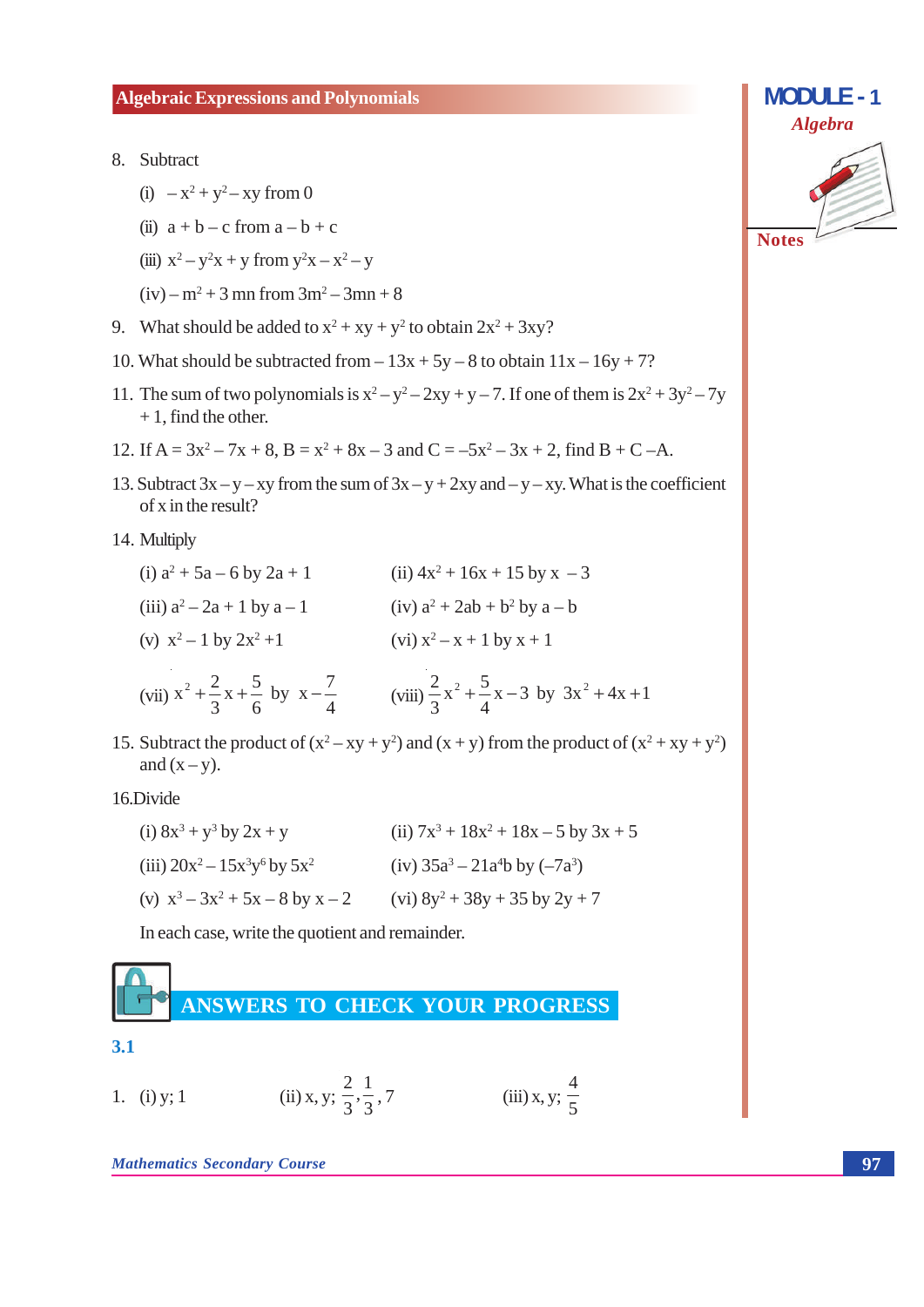### **MODULE - 1 Algebra** (iv) x, y;  $\frac{2}{5}, \frac{1}{2}$  (v) x, y; 2, -8  $(vi)$  x; None 2. (i) 2 (ii) 2y<br>3. (i)  $x - 3 = 15$  (ii)  $x + 5 = 22$  $(iii)$   $2x^2$ **Notes** 4. (i) 2, abc (ii) a,b,c, 2 (iii)  $x^2y, -2xy^2, -\frac{1}{2}$ (iv)  $\frac{1}{8}x^3y^2$ 5. (i)  $-xy^2 + \frac{1}{3}y^2x$  (ii)  $-3ab$ , + ab (iii) No like terms 6. (i), (ii) and (v) 7. Monomials (ii) and (vi); Binomials: (i) and (v); Trinomials: (iii) and (iv)  $3.2$ 1. (i) 7  $(ii)$  3  $(iii) 1$  $(iv) 0$ 2. 2.5, 9x,  $\frac{2}{9}x^2$ , -25x<sup>3</sup>, -3x<sup>6</sup> 3. (i) 10 (ii) 4 (iii) 2  $(iv)$  3 4. (i) 0 (ii) -7 (iii)  $-\frac{19}{15}$  (iv) 6 3.3 1. (i)  $\frac{23}{11}x^2 + \frac{5}{4}x + 6$  (ii)  $\frac{7}{5}x^3 + x^2 + x - 2$ (iii)  $3x^3 + 12x^2 - 7x + \frac{19}{3}y$  (iv)  $9x^3 + 5x^2y - 8xy$ 2. (i)  $-x^2 + 4x + 17$ <br>
(ii) 0<br>
(iii) ab + bc +ca<br>
3. (i)  $-7x^3 + 4x^2 - 5x$ <br>
(iii)  $3x^3 + 2x^2 - 2x + 5$ <br>
(iii)  $-7x^3 + 10x^2 - 9x - 17$ <br>
(iv)  $-7x^3 + 10x^2 - 9x - 17$ 4.  $a - ab - 3$